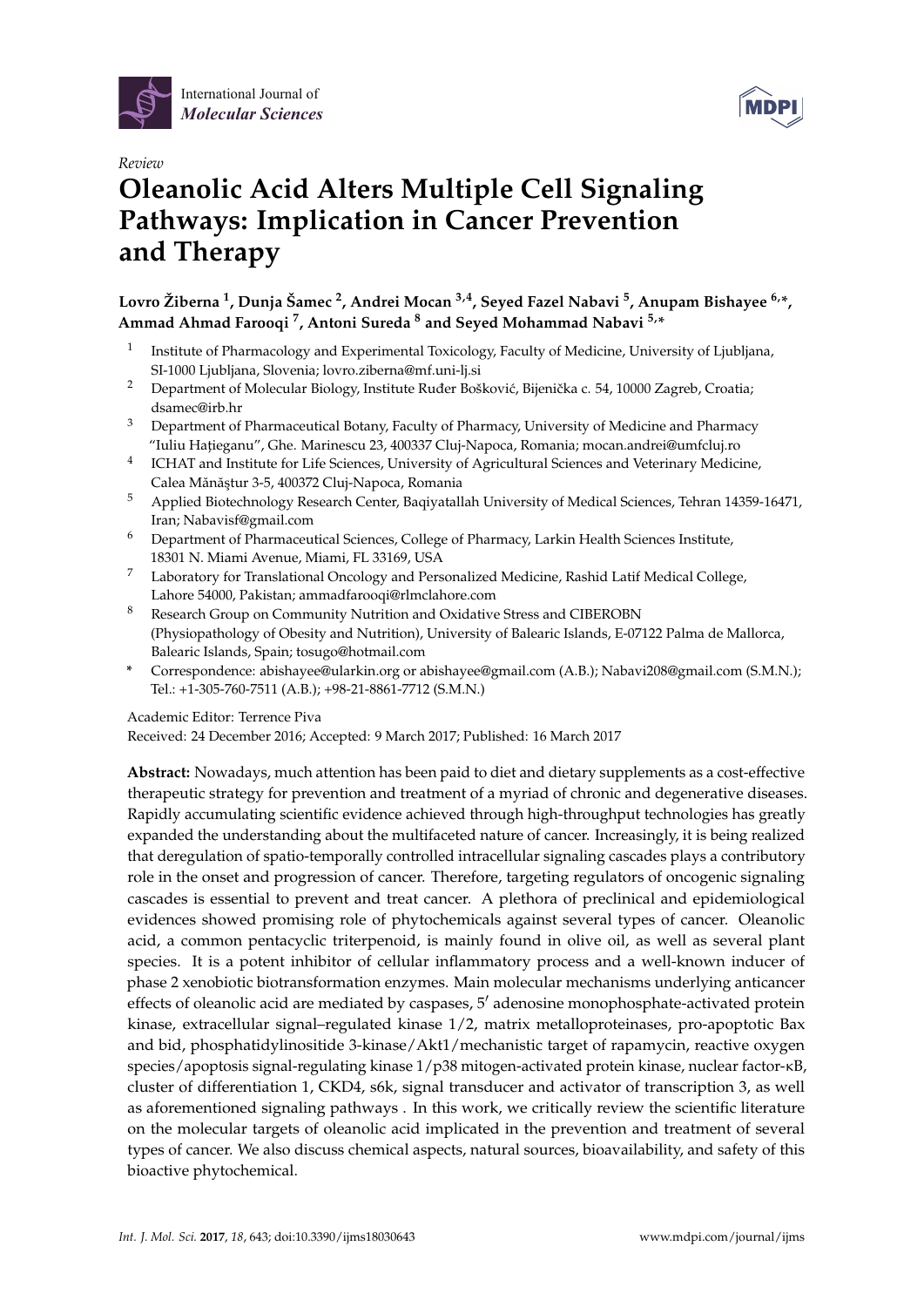**Keywords:** oleanolic acid; olive; anticancer effect; signaling pathways; healthy diet

### **1. Introduction**

Cancer is known as one of the major global health problems throughout the world, mainly due to changes in lifestyle, as well as unhealthy diets and environmental pollution [\[1\]](#page-9-0). Currently, the global map of cancer prevalence is rapidly changing. Referring to Western societies, there has been a decrease in most cancer-related mortality. Meanwhile incidence and mortality continue to rise quickly in developing or undeveloped countries [\[2](#page-9-1)[,3\]](#page-9-2).

Nowadays, cancer has been considered as an important cause of death and it is estimated that it will be more than 18 billion in the next five years [\[4\]](#page-9-3). Despite the substantial progress made in diagnosis and treatment, current therapeutic protocols, such as radiotherapy, phototherapy, chemotherapy, immunotherapy, as well as surgical protocols, are limited and still associated with low outcome, and high morbidity and mortality rate, suggesting crucial needs for finding new effective therapeutic agents [\[4](#page-9-3)[,5\]](#page-9-4).

The term "chemoprevention" refers to use of pharmacological agents, nutraceutical, as well as bioactive natural products, to prevent or delay cancer development [\[5\]](#page-9-4). Recently, much attention has been paid to the clinical usage of natural products as anticancer agents to prevent cancer or delay its development [\[1,](#page-9-0)[6–](#page-9-5)[8\]](#page-9-6).

Epidemiological evidence shows that there is a reverse correlation between high intake of vegetables and fruits and developing non-communicable disease, such as certain types of cancer, stroke, and neurodegenerative diseases [\[7](#page-9-7)[,9](#page-9-8)[,10\]](#page-9-9). This statement is particularly ascribed to the presence of a variety of non-nutritive phytochemical agents from plant-based foods [\[11\]](#page-9-10). At the same time, a compelling trend and one of the current dilemmas in natural products research is what is more beneficial: the plant extract/herbal product or its active phytoconstituents? The researchers that are in favor of the "whole" argue that the therapeutic efficacy of an extract is the outcome of synergistic or additive effects of its various bioactive components, while those who prefer purified compounds contend that, unlike isolated compounds, several phytochemicals present as a mixture in a natural source are not bioavailable, or have limited bioavailability and, therefore, are less useful. Both arguments present valid hypotheses and, despite the fact that a significant amount of investigation has been carried out in the field, results do not proclaim a winning side [\[2](#page-9-1)[,11\]](#page-9-10).

When considering the influence of dietary patterns, many efforts have been carried out to evaluate the association between certain dietary models and their health claims as well as the influence of particular single components from the wide range of other nutrients or non-nutrients. Nonetheless, it is worth mentioning that, among various dietary patterns, a traditional Mediterranean diet has been revealed as one of the healthiest choices and this claim is being ascribed to the consumption of copious amounts of olive oil [\[12\]](#page-9-11). Despite being less investigated than phenolic compounds, current studies on olive oil triterpenoids, such as oleanolic acid, have revealed a marked potential in altering different cell signaling pathways and, thus, reveal significant potential in cancer prevention and therapy [\[12–](#page-9-11)[16\]](#page-9-12).

This review presents the chemistry, sources, and bioavailability, as well as the anticancer effects of oleanolic acid, with a particular emphasis on molecular mechanisms of action.

#### **2. Chemistry and Biosynthesis**

Oleanolic acid (3β-hydroxyolean-12-en-28-oic acid) is one of the most common pentacyclic triterpenoid compounds mainly found in different herbal sources [\[17\]](#page-9-13). It is a non-volatile light yellow compound soluble in 1-butanol and ethyl acetate and less soluble in ethanol, 2-propanol, methanol, acetone, and water, where solubility increases with an increase in temperature [\[18](#page-9-14)[,19\]](#page-9-15). Triterpenoid compounds possess great pharmacological potential, and their biosynthetic pathways in plants have been thoroughly studied. As reviewed by Pollier and Goossens [\[17\]](#page-9-13), oleanolic acid biosynthesis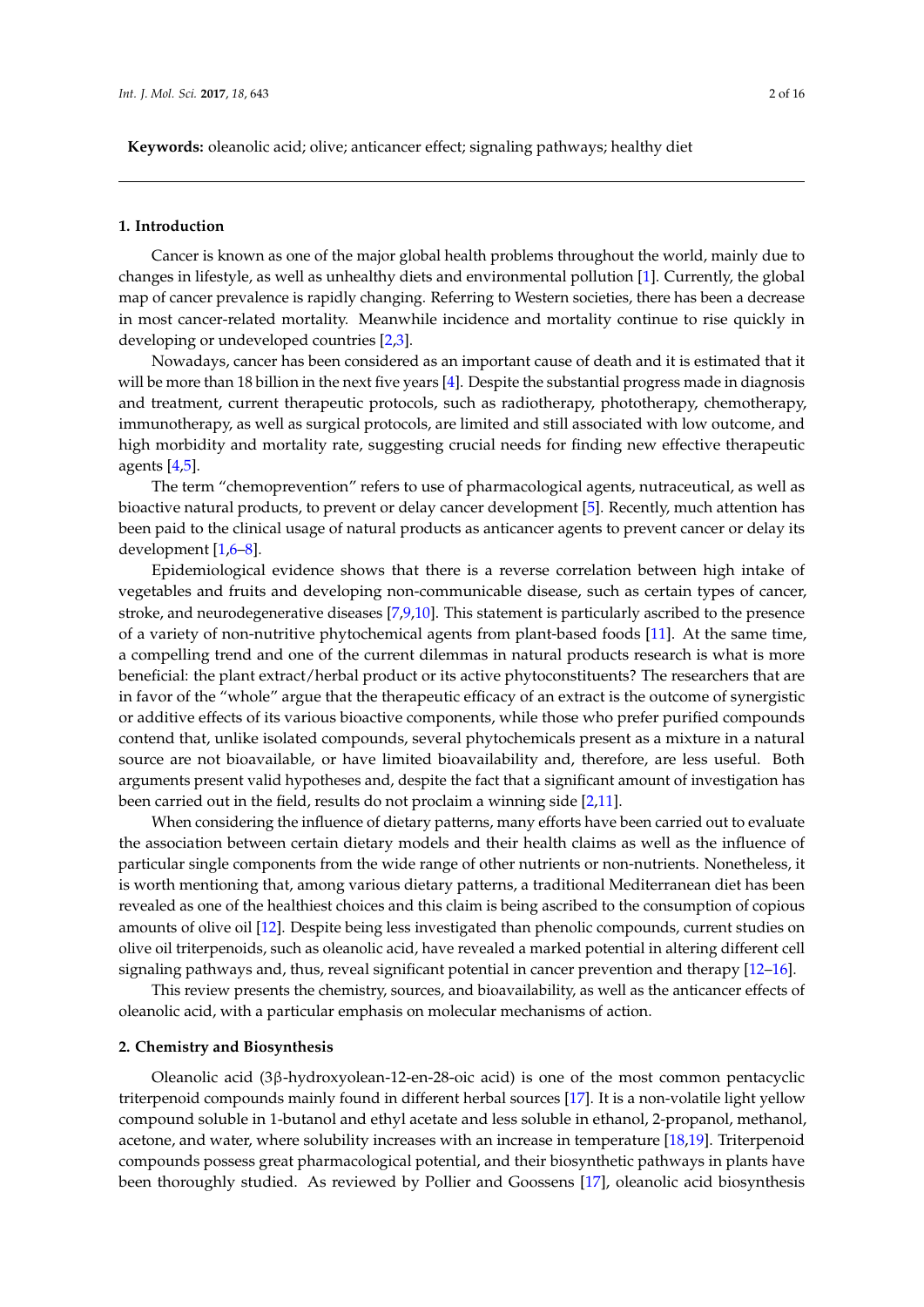goes from the primary sterol metabolism precursor 2,3-oxidosqualene (synthesized in the mevalonate pathway), which is cyclized to β-amyrin by the enzyme β-amyrin synthase. Further, β-amyrin and erythrodiol undergo three consecutive oxidation steps at the C-28 position by the cytochrome P450 erythrodiol undergo three consecutive oxidation steps at the C-28 position by the cytochrome P450 (CYP) enzyme to produce oleanolic acid. Oleanolic acid in plants occurs both in its free form, and also as a triterpenoid saponin aglycone linked to one or more sugar moieties. In its free form, it is found in plants cuticular waxes, where it is involved in plant biotic and abiotic stress responses [\[17\]](#page-9-13).  $\,$ 

In plants and plant-based foods, oleanolic acid is often found together with isomer ursolic acid, In plants and plant-based foods, oleanolic acid is often found together with isomer ursolic acid, from which it differs by the sites of the methyl group on the E loop (Figure [1\)](#page-2-0). Both isomers have from which it differs by the sites of the methyl group on the E loop (Figure 1). Both isomers have similar pharmacological properties [\[20,](#page-9-16)[21\]](#page-9-17), although they can differ in the intensity of biological similar pharmacological properties [20,21], although they can differ in the intensity of biological activity due to the difference in the position of the methyl groups, which influences their potency activity due to the difference in the position of the methyl groups, which influences their potency and and consequently bioactivity of compounds [\[22\]](#page-10-0). Oleanolic acid is a registered drug for treating liver diseases in China [\[23\]](#page-10-1). In the last 20 years, numerous investigations have been centered on the diseases in China [23]. In the last 20 years, numerous investigations have been centered on the chemical modifications of oleanolic acid in order to make it more effective and/or develop water chemical modifications of oleanolic acid in order to make it more effective and/or develop water soluble derivatives, which resulted in hundreds of new compounds with diverse biological activities. soluble derivatives, which resulted in hundreds of new compounds with diverse biological activities. Among the most studied compounds, bardoxolone methyl has been evaluated in several clinical trials Among the most studied compounds, bardoxolone methyl has been evaluated in several clinical trials for diabetes mellitus, chronic kidney disease, and various types of cancer [\[16,](#page-9-12)[24\]](#page-10-2). for diabetes mellitus, chronic kidney disease, and various types of cancer [16,24].

<span id="page-2-0"></span>

**Figure 1.** Chemical structures of oleanolic acid and ursolic acid. **Figure 1.** Chemical structures of oleanolic acid and ursolic acid.

## **3. Sources and Bioavailability 3. Sources and Bioavailability**

Oleanolic acid is found in more than 1600 plant species [16]. Aerial parts of higher plants are covered with a hydrophobic layer called the cuticule, which forms a protective coating important for plant survival in its environment. The cuticle contains two structural ingredients, including a matrix called cutin, and epicuticular wax which can be distinguished in intracuticular and epicuticular layers [25]. Numerous research reported that triterpenoids in plants are found concentrated in the intracuticular wax compartment (reviewed in  $[25]$ ). Therefore, oleanolic acid content is much higher in fruit "skin" or "peel" (non-botanical terms which include cuticle and multiple cell types) in comparison with the pulp (Table 1). In general, fruits which are consumed with the skin, including dried fruits, can be better dietary sources of oleanolic acid  $[26]$ . The most important sources of oleanolic acid in human diet are olives (*Olea europaea* L.), from which the compound derives its name, and their products, such as olive oil  $[27]$ . It is estimated that in the Mediterranean diet, containing olives and olive oils, total daily intake of oleanolic acid is around  $25 \text{ mg}$  [ $28$ ]. In addition to olives, other foods common in the Mediterranean diet, such as various legumes, contain oleanolic acid in the range of  $0.251-2.591 \mu g/g$  fresh weight (fw) [29]. High amounts of oleanolic acid are also present in edible parts parts of jujube (*Ziziphus jujube* Mill.), a commonly consumed fruit in Southern Asia and China [30]. Oleanolic acid is found in more than 1600 plant species [\[16\]](#page-9-12). Aerial parts of higher plants are covered with a hydrophobic layer called the cuticule, which forms a protective coating important for plant survival in its env can be better dietary sources of oleanolic acid [\[26\]](#page-10-4). The most important sources of oleanolic acid<br>in human diet are olives (*Olea europaea* L.), from which the compound derives its name, and their<br>products, such as olive

Although triterpenes in free form are found in cuticular waxes of edible plants, roots of medicinal plants, such as ginseng (*Panex* sp.) [31] and wild sage (*Lantana camara* L.) [32], are also high in beanolic acid. Hawthorn berries (*Crataegus* sp.) [33], and fruits of Chinese privet (*Ligustrum lucidum metalum* W.T. Aiton) [34] and Chi[nes](#page-10-12)e quince *(Chaenomeles sinensis (Thouin) Koehne*) [35] stand o[ut a](#page-10-13)mong other plants used in traditional medicine as a good source of oleanolic acid. Additionally, numerous other medicinal and aromatic plants contain oleanolic acid. Large scale studies have shown its Although triterpenes in free form are found in cuticular waxes of edible plants, roots of medicinal plants, such as ginseng (*Panex* sp.) [31] and wild sage (*Lantana camara* L.) [32], are also high in oleanolic acid. Hawt W.T. Aiton) [34] and Chinese quince (Chaenomeles sinensis (Thouin) Koehne) [35] stand out among<br>other plants used in traditional medicine as a good source of oleanolic acid. Additionally, numerous<br>other medicinal and aroma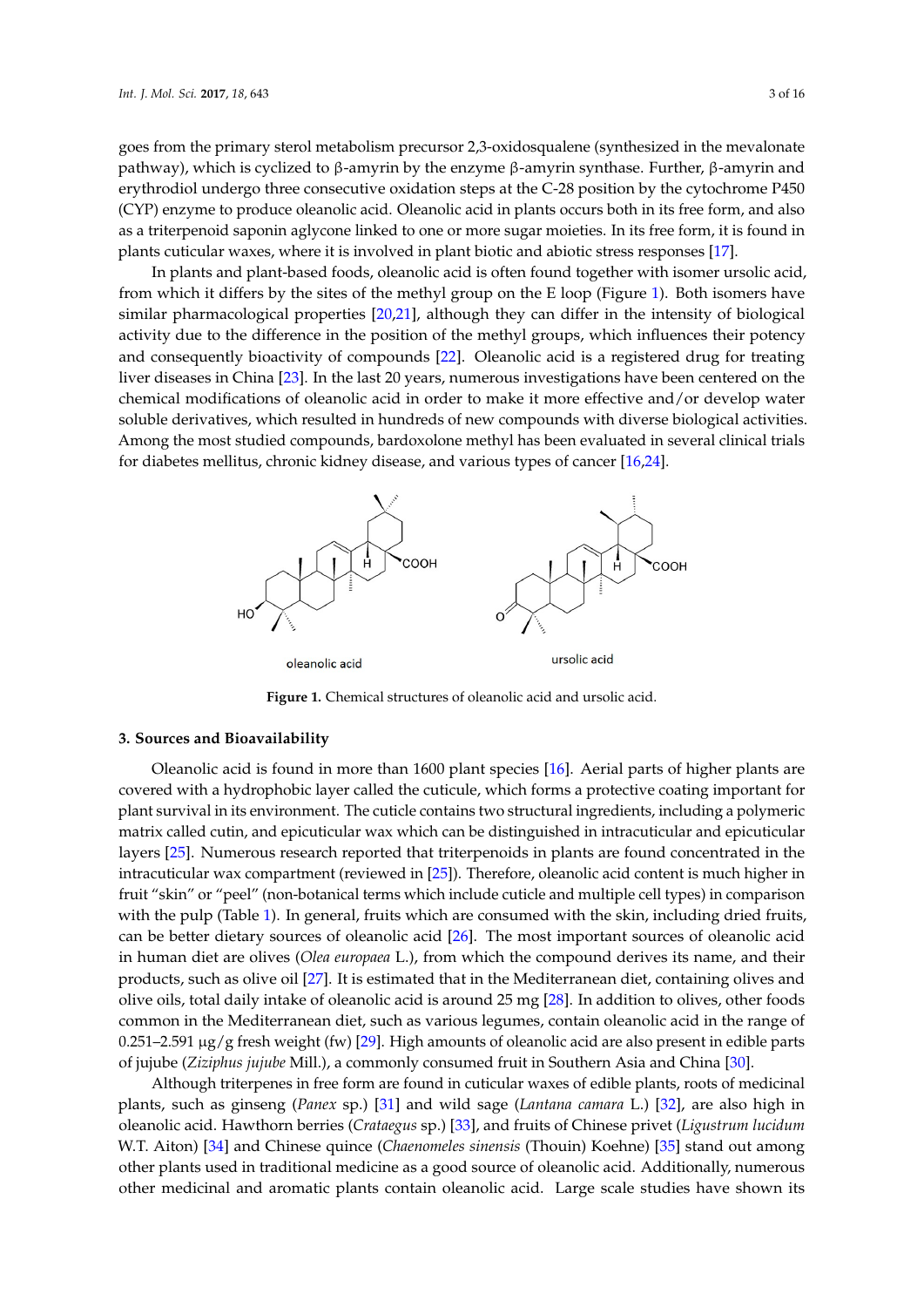presence in 88 taxa of *Lamiaceae* family [\[36\]](#page-10-14). Comparative analysis of 38 commercial herbal extracts showed the presence of oleanolic acid in extracts of *Aesculus hyppocastanum* L., *Crataegus monogyna* L., *Harpagophytum procumbens* DC, *Lagerstroemia speciosa* L., *Ortosiphon stamineus* L., *Punica granatum* L., *Styrax benzoin* Dryand., *Vaccinium myrtillus* L. and *Vitis vinifera* L. [\[37\]](#page-10-15). Oleanolic acid is also detected in propolis [\[37\]](#page-10-15) and numerous plant-based products, including spices [\[38](#page-10-16)[,39\]](#page-10-17), vegetable oil [\[27\]](#page-10-5), and snack products, containing dried whole fruits [\[26\]](#page-10-4).

Biological effects of food components do not depend solely on their amount in certain food, but rather on their bioavailability. Bioavailability is the proportion of a compound that enters the systemic circulation when introduced into the body. Experimental and clinical studies reported the presence of oleanolic acid in blood several hours after intake in its intact form [\[39–](#page-10-17)[41\]](#page-11-0), but oral bioavailability was low due to low aqueous solubility and intensive metabolism by cytochrome P450 isoenzymes (CYP) [\[42\]](#page-11-1). Jeong et al. [\[43\]](#page-11-2) reported that the bioavailability of oleanolic acid after oral administration was only 0.7% in rats. Therefore, in recent years much scientific efforts have been put on creation of complexes and formulations that could increase oleanolic acid bioavailability through increased solubility and permeability [\[42\]](#page-11-1). On the other hand, bioavailability does not depend only on physical and chemical properties of a compound, but on the fact that other micro-and macronutrients present in consumed foods affect the bioavailability and metabolism of the targeted compound. In this area, studies on oleanolic acid are still insufficient.

<span id="page-3-0"></span>

| Fruits            | <b>Analyzed Part</b>     | <b>Oleanolic Acid Concentration</b>                                 | Method          | Reference         |
|-------------------|--------------------------|---------------------------------------------------------------------|-----------------|-------------------|
| Apples            | Pomace<br>Skin           | $16 \mu g/g \cdot dm$<br>$28 \mu g / g \cdot dm$                    | <b>HPLC-DAD</b> | [44]              |
| Pomegranate       | Sarocarp<br>Peel<br>Seed | nd<br>$26.96 \pm 0.93 \,\mu g/g$ dw<br>$1.12 \pm 0.09 \,\mu g/g$ dw | <b>HPLC-DAD</b> | [45]              |
| Lemon             | Sarocarp<br>Peel         | nd<br>$0.62 \pm 0.01 \,\mu g/g$ dw                                  |                 |                   |
| Mandarin          | Sarocarp<br>Peel         | nd<br>$1.05 \pm 0.04 \,\mu g/g$ dw                                  |                 |                   |
| <b>Bilberries</b> | Whole fruit              | 1679.2-2029.6 μg/g dw                                               | GC-MS-FID       | $\left[25\right]$ |
| Pears             | Skin<br>Pulp             | $164.3 - 3066.6 \,\mu g / g$ fw<br>$34.0 - 156.0 \,\mu g/g$ fw      | <b>HPLC-PAD</b> | $[46]$            |
| Grapes            | Peel                     | $176.2 \,\mu g/g$ dw                                                |                 |                   |
| Persimmon         | Peel<br>Flesh            | $367.7 \,\mathrm{\upmu g/g}$ dw<br>$17.2 \mu g/g dw$                | HPLC-FD         | [47]              |
| Jujube            | Pulp                     | $360 \pm 10.7 \,\mathrm{\upmu g/g}$ dw                              | UHPLC-MS/MS     | [30]              |
| Olives            | Skin<br>Pulp<br>Seed     | $3094 - 4356 \mu g/g$ fw<br>$27 - 29 \,\mu g / g$ fw<br>nd          | <b>HPLC-DAD</b> | [48]              |

dm, dry matter; dw, dry weight; fw, fresh weight; nd, not detected.

# **4. Oleanolic Acid as Anticancer Agent**

## *4.1. Oleanolic Acid Inhibited Tumor Initiation and Development*

The anticancer effects of oleanolic acid have been evaluated in many cancer types, including liver cancer [\[49–](#page-11-8)[52\]](#page-11-9), lung cancer [\[53,](#page-11-10)[54\]](#page-11-11), breast cancer [\[55\]](#page-11-12), colon cancer [\[56–](#page-11-13)[58\]](#page-11-14), bladder cancer [\[59\]](#page-11-15), prostate cancer [\[60\]](#page-12-0), pancreatic cancer [\[61](#page-12-1)[,62\]](#page-12-2), gastric cancer [\[63\]](#page-12-3), gallbladder cancer [\[64\]](#page-12-4), osteosarcoma [\[65\]](#page-12-5), hematological malignancies, e.g., leukemia [\[66\]](#page-12-6), as well as in central nervous system cancers, such as malignant glioma [\[67](#page-12-7)[,68\]](#page-12-8).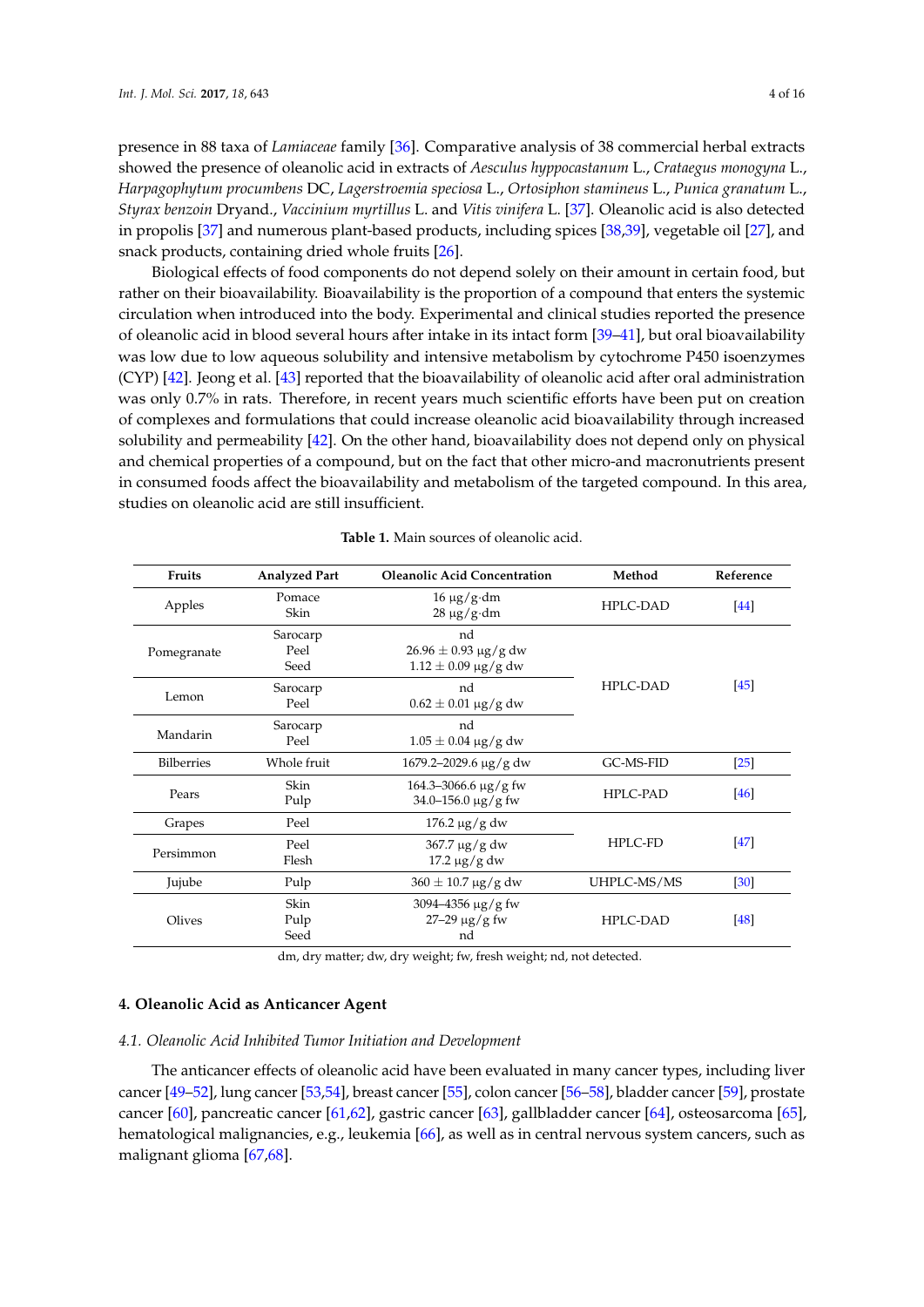Anticancer activity of oleanolic acid was initially described by inhibition of the tumor promotion of mouse skin cancer cells under in vivo conditions [\[69\]](#page-12-9). In this model, oleanolic acid inhibited chemically-induced carcinogenesis through inhibition of irregular gene expression of several studied genes in mouse skin cancer cells [\[70\]](#page-12-10). In another study, chronic oral administration of oleanolic acid (five times a week for four weeks) decreased colon carcinogenesis in rats, showing that oleanolic acid can inhibit tumor initiation [\[56\]](#page-11-13).

Oleanolic acid dose-dependently suppressed tumor promotion and caused cell cycle arrest at G0/G1 phase in prostate cancer cells [\[60\]](#page-12-0), at G0/G1 phase in gallbladder cancer cells [\[64\]](#page-12-4), at S phase and/or G2/M phase in pancreatic cancer cells [\[62\]](#page-12-2), at subG1 phase in hepatocellular carcinoma cells [\[71\]](#page-12-11), and at G2/M phase via inhibition of cyclin B1/cdc2 mediated by p21 in hepatocellular carcinoma cells [\[51,](#page-11-16)[52\]](#page-11-9). Oleanolic acid treatment of lung cancer cells can also cause cell cycle arrest by modulating miR-122/cyclin G1/MEF2D axis [\[54\]](#page-11-11). Modification of the miR-122 activity is a novel anticancer strategy, since this microRNA suppresses cancer cell survival, proliferation, and invasion [\[72\]](#page-12-12).

Oleanolic acid and its derivatives act as inhibitors of the phosphatidylinositide 3-kinase/protein kinase B/mammalian target of rapamycin/nuclear factor-κB (PI3K/Akt/mTOR/NF-κB) signaling pathway in a dose-dependent fashion [\[50,](#page-11-17)[55,](#page-11-12)[60\]](#page-12-0). Another study showed that oleanolic acid inhibited Akt/mTOR/S6K signaling pathway [\[59\]](#page-11-15). Oleanolic acid reduced the phosphorylation of PI3K and Akt, which are the upstream molecules of mTOR pathway, whereas there were no significant changes in the expression levels of total PI3K or Akt. These effects are probably mediated by reactive oxygen species (ROS) because treatment of cells with antioxidants, such as *N*-acetylcysteine, reversed the inhibitory activity of oleanolic acid [\[50\]](#page-11-17). In addition, over-expression of Akt also reversed the effects of oleanolic acid [\[60\]](#page-12-0). Importantly, oleanolic acid is also an inhibitor of extracellular signal–regulated kinase/c-Jun N-terminal kinase/mitogen-activated protein kinase (ERK/JNK/p38 MAPK) signaling pathway mediated by the activation of the  $5'$  adenosine monophosphate-activated protein kinase (AMPK) signaling pathway that consequently activates downstream signaling leading to the mTOR inhibition and activation of autophagy [\[55](#page-11-12)[,68](#page-12-8)[,73\]](#page-12-13). A significant decrease in p-p38 $\alpha$ /p38 $\alpha$  ratio and in the levels of p-JNK1 and pERK1/2 together with the increased phosphorylation of AMPK were reported in oleanolic acid-treated cancer cells [\[74\]](#page-12-14). Oleanolic acid via an AMPK activation-dependent manner also induced metabolic alterations in cancer cells, such as suppressed lipogenesis, protein synthesis, and aerobic glycolysis, thus having tumor suppressor activity [\[74\]](#page-12-14). Moreover, it has been demonstrated that ERK activation plays a pivotal role in cancer cells resistant to oleanolic acid's pro-apoptotic activity [\[75\]](#page-12-15). Therefore, pharmacological ERK suppression increased anticancer activity by sensitizing cancer cells to oleanolic acid [\[75\]](#page-12-15).

From the tumor cell proliferation perspective, oleanolic acid acted as an inhibitor of transforming growth factor-β (TGF-β) by binding to its receptors [\[76\]](#page-12-16). Cancer cells respond to excessive production of TGF-β in a pro-tumorigenic manner [\[77\]](#page-12-17). In addition, the isomer of oleanolic acid, ursolic acid, inhibited TGF-β/Smad signaling pathways with the antagonistic activity in the low micromolar range  $(IC_{50} = 6.9 \,\mu\text{M})$  [\[78\]](#page-12-18). Moreover, oleanolic acid also inhibited topoisomerase I and II $\alpha$  proteins, which are key enzymes involved in tumor cell proliferation, by relaxing DNA supercoiling inside cells [\[63\]](#page-12-3). It has been demonstrated that topoisomerase inhibition activates the NF-κB pathway [\[79\]](#page-12-19). The suppression of Top-I and Top-IIα resulted in the inhibition of the NF-κB pathway via p-IκBα and p-p65-dependent manner [\[63\]](#page-12-3).

Oleanolic acid also induced apoptosis through a mitochondrial-dependent pathway by altering mitochondrial membrane potential, releasing caspase activators, such as cytochrome c, into the cytoplasm, leading to the fragmentation of nuclear DNA in human cancer cells [\[51](#page-11-16)[,71\]](#page-12-11). The effects can be mediated by the alteration of expression levels of the pro- and anti-apoptotic Bcl-2 families, as evidenced by the decreased expression of anti-apoptotic Bcl-2 and the increased expression of proapoptotic Bax [\[51\]](#page-11-16).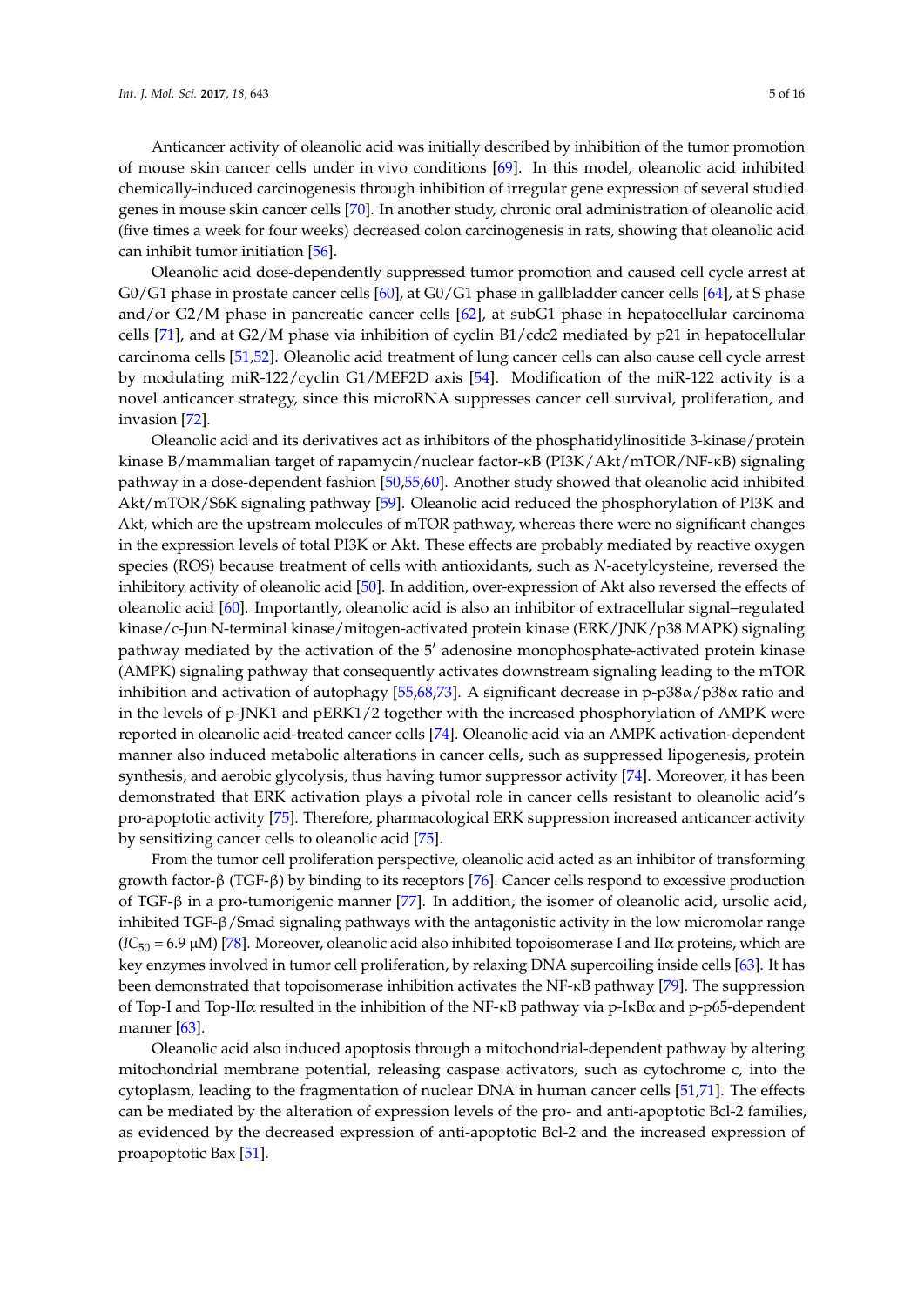Although most studies are focused on isolated oleanolic acid and several derivatives, studies on plant extracts containing triterpenes, including oleanolic acid, are also reported. For example, various extracts of *Oldenlandia diffusa*, member of the Rubiaceae family, have been shown to be effective against a number of cancer models, including breast cancer, small cell lung carcinoma, or leukemia cells [\[80](#page-13-0)[–82\]](#page-13-1). *Crataegus pinnatifida*, belonging to the Rosaceae family, is another example of a medicinal plant with potential effects against cancer cells. Triterpenoids-enriched fraction demonstrated notable antiproliferative activities against liver and breast carcinoma cells [\[83\]](#page-13-2). Ethyl acetate extract from *Betula utilis*, a member of the Betulaceae family, exerted cytotoxic activity against cancer cell lines, such as breast, head and neck, lung, ovary, colon, and cervical carcinoma cells [\[84\]](#page-13-3).

#### *4.2. Oleanolic Acid Induced Apoptosis*

Oleanolic acid induced apoptosis of tumor cells in numerous cancer cell lines, including acute myeloid leukemia [\[85\]](#page-13-4), liver cancer cells [\[50,](#page-11-17)[51\]](#page-11-16), osteosarcoma cells [\[65\]](#page-12-5), non-small cell lung cancer cells (NSCLC) [\[53\]](#page-11-10), breast cancer cells [\[55,](#page-11-12)[86\]](#page-13-5), gastric cancer cells [\[62,](#page-12-2)[87\]](#page-13-6), pancreatic cancer cells [\[63\]](#page-12-3), prostate cancer cells [\[61\]](#page-12-1), bladder cancer cells [\[59\]](#page-11-15), and colorectal cancer cells [\[58\]](#page-11-14).

Oleanolic acid and its derivatives induced both extrinsic and intrinsic apoptosis by multiple signaling pathways. Extrinsic apoptosis was induced in human lung cancer cells by oleanolic acid derivative, methyl-2-cyano-3,12-dioxooleana-1,9-dien-28-oate, via MAPK pathways, leading to caspase-8 activation [\[88\]](#page-13-7). Oleanolic acid derivative, SZC015, activated intrinsic apoptosis, as observed by the up-regulation of caspase-3 and caspase-9, poly (ADP-ribose) polymerase (PARP) cleavage, release of cytochrome c, as well as increase in Bax/Bcl-2 expression ratio [\[55,](#page-11-12)[87\]](#page-13-6). Moreover, oleanolic acid and its derivatives also caused autophagy, i.e., formation of autophagic vacuoles, elevated microtubule-associated protein 1 light chain 3α (MAP1LC3A), increased LC3II/LC3I ratio and upregulated the expression of Atg5 and beclin1 in hepatic [\[50\]](#page-11-17), breast [\[55\]](#page-11-12) and gastric cancer cells [\[73,](#page-12-13)[87\]](#page-13-6). Interestingly, oleanolic acid-triggered autophagy was ROS-dependent as shown by elevated cellular ROS levels, and the effect was abolished if ROS levels were reduced [\[50](#page-11-17)[,62\]](#page-12-2). Indeed, increased ROS levels were responsible for the increased anticancer activity in the co-administration of oleanolic acid together with routinely used chemotherapeutic drug (sorafenib) in hepatocellular carcinoma [\[89\]](#page-13-8). Mechanistically, oleanolic acid dose- and time-dependently stimulated apoptosis via activation of ROS/apoptosis signal-regulating kinase 1 (ASK1)/p38 MAPK pathway [\[90\]](#page-13-9). Oleanolic acid induced the activation of ASK1 mediated by ROS levels which, in turn, phosphorylated p38 MAPK and subsequently activated pro-apoptotic proteins by phosphorylation of Bax, Bim, and Bcl-2 [\[90\]](#page-13-9).

In a recent study, oleanolic acid modified Warburg-like metabolism, which was induced by high salt-mediated suppression of cytochrome oxidase, caspase cascade as well as the expression of Bax protein. This study suggested that oleanolic acid can cause apoptosis through mitochondrial-related pathways promoting the release of mitochondrial-associated caspases and pro-apoptotic Bax proteins [\[91\]](#page-13-10). In addition, oleanolic acid inhibited aerobic glycolysis by inducing pyruvate kinase muscle (PKM)isoforms switch from PKM2 to PKM1 through suppression of phosphorylated mTOR, consequently disrupting Warburg effects in various cancer cells [\[92\]](#page-13-11).

### *4.3. Oleanolic Acid Mediated Control of TRAIL-Induced Signaling*

Tumor necrosis factor (TNF)-related apoptosis-inducing ligand (TRAIL)-mediated signaling is an extensively-studied area of oncology, and has led to developing a sharper understanding of the protein network, which is functionalized to promote apoptosis in cancer cells without affecting non-tumor cells [\[93–](#page-13-12)[95\]](#page-13-13). TRAIL transduces the signals intracellularly by activating death receptors (DR4 and DR5) situated on the surface of neoplastic cells [\[96,](#page-13-14)[97\]](#page-13-15). Structural interaction of TRAIL with its receptors induces clustering of the receptors into high-molecular-weight nano-complexes that facilitates the development of the death-inducing signaling complex (DISC) [\[95\]](#page-13-13). DISC formation is necessary to activate caspase-8 [\[98\]](#page-13-16). Caspase-8 proteolytically processes a downstream effector caspase-3 [\[99\]](#page-14-0). Once caspase-8 is activated, its downstream effector is channelized through receptors and termed as an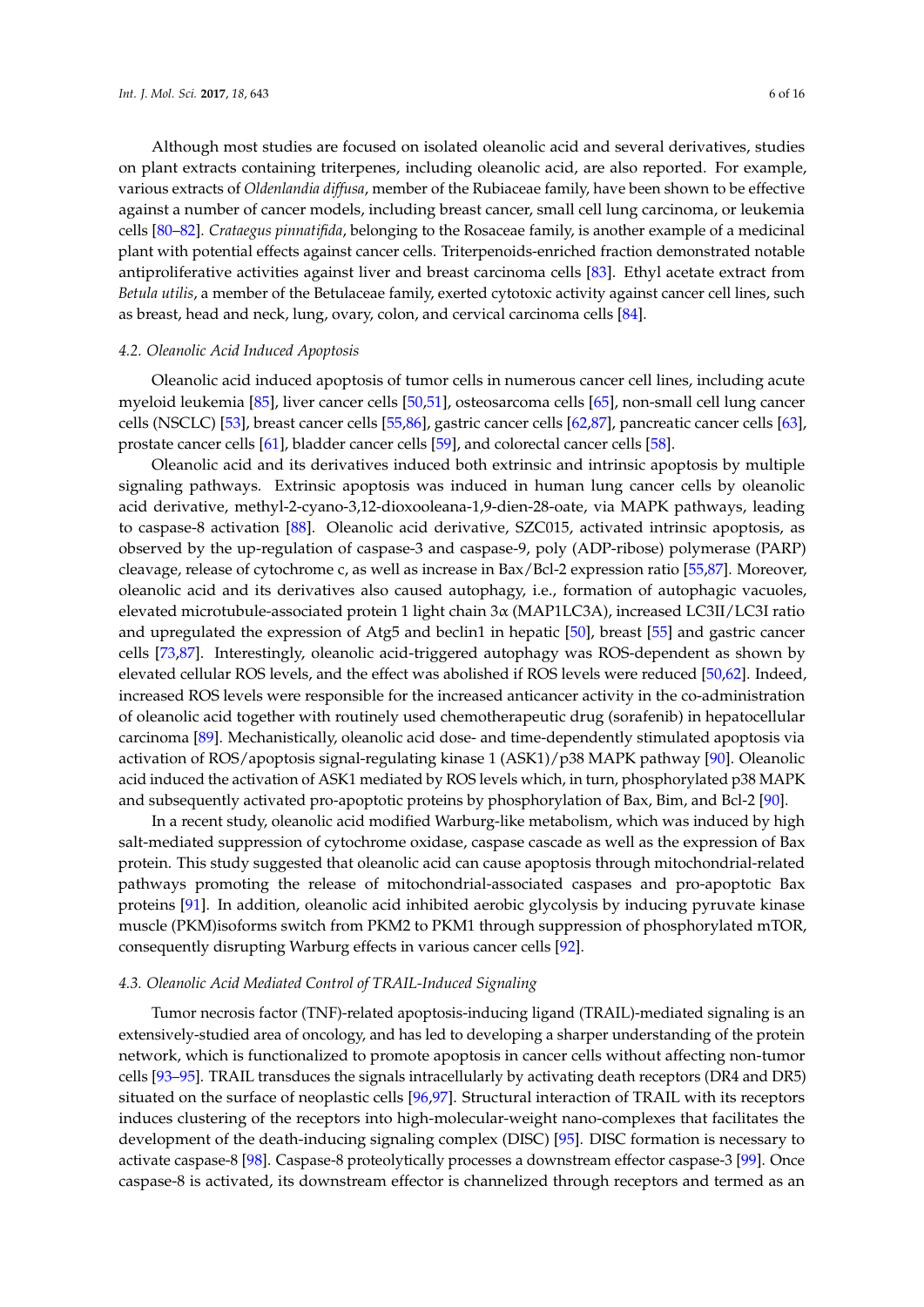extrinsic pathway [\[100\]](#page-14-1). However, intrinsic pathway is functionalized through entry of truncated Bid (tBid) into mitochondrion. Importantly, tBid promotes the mitochondrial release of cytochrome c [\[101\]](#page-14-2). Cytochrome c interacts with pro-caspase-9 and apoptotic protease activating factor to generate the apoptosome [\[102\]](#page-14-3). Functionally, active caspase-9 further activates caspase-3 in cancer cells leading to apoptosis activation [\[103\]](#page-14-4).

TRAIL-induced apoptosis is frequently impaired in cancer cells mainly because of downregulation of DR4 and DR5, inactivation of pro-apoptotic proteins, and overexpression of anti-apoptotic proteins. Different synthetic and natural products have been reported to induce apoptosis in TRAIL-resistant cancer cells. In the following sections, we summarize how oleanolic acid modulated this protein network in cancer cells.

A derivative of oleanolic acid, 3-*O*-acetyloleanolic acid, was found to effectively improve TRAIL-mediated apoptosis in human colon tumor (HCT)-116 cancer cells. Detailed mechanistic insights revealed that 3-*O*-acetyloleanolic acid upregulated DR5 expression in the treated colon cancer cells. Indeed, also markedly enhanced levels of caspase-8 and caspase-3 were noticed in those cells [\[104\]](#page-14-5).

Synthetically-designed cyanoenone of methyl boswellates (CEMB), a triterpenoid compound, was also reported to exert its anticancer effects via upregulation of DR4. Gene silencing strategy confirmed that CEMB-mediated apoptosis was dramatically reduced in DR4-silenced prostate cancer cells [\[105\]](#page-14-6).

Another synthetically designed triterpenoid that has entered into clinical trials is methyl-2-cyano-3,12-dioxoolean-1,9-dien-28-oate (CDDO-Me). CDDO-Me transcriptionally upregulated DR5 by an important protein, namely C/EBP homologous protein (CHOP). CHOP binding sites have previously been identified in the promoter region of DR5. Research data showed that CDDO-Me-induced apoptotic effects were significantly impaired in CHOP silenced cancer cells [\[106\]](#page-14-7). CDDO-imidazolide potentiated the expression of DR4 and DR5 in acute myeloid leukemia cells, and downregulated decoy receptors (TRAIL-R3/TRAIL-R4) [\[107\]](#page-14-8).

Overall, accumulating evidence clearly suggests that oleanolic acid plays a significant role in improving TRAIL-mediated cytotoxic activity via upregulation of death receptors, elevation of pro-apoptotic proteins, and inhibition of anti-apoptotic proteins in treated cancer cells.

# *4.4. Oleanolic Acid Inhibited Angiogenesis, Invasion and Metastasis*

Oleanolic acid inhibited invasion of tumor cells, angiogenesis and metastasis in several cancer models. For instance, oleanolic acid reduced the rate of lung metastasis in vivo in osteosarcoma [\[65\]](#page-12-5) and NSCLC [\[53\]](#page-11-10), as well as inhibited the angiogenesis in colorectal cancer [\[108\]](#page-14-9).

From an angiogenic perspective, oleanolic acid suppressed the activation of the signal transducer and activator of transcription 3 (STAT3) and sonic hedgehog signaling pathways, which are key pathways in angiogenesis, and downregulated proangiogenic vascular endothelial growth factor A and basic fibroblast growth factor [\[108\]](#page-14-9).

Pharmacophore modeling study of oleanolic acid was performed to identify novel analogs of oleanolic acid with the aim to improve the inhibition of human breast cancer cells migration, proliferation, and invasion [\[109\]](#page-14-10). This study also discovered that Brk/Paxillin/Rac1 pathway plays an essential role in the antimigratory and anti-invasive effects of oleanolic acid and its derivatives [\[99\]](#page-14-0). Twelve semi-synthetic analogues of oleanolic acid were tested from which carbamate derivatives, 3-*O*-[*N*-(30-chlorobenzenesulfonyl)-carbamoyl]-oleanolic acid and 3-*O*-[*N*-(50 fluorobenzenesulfonyl)-carbamoyl]-oleanolic acid showed strong and selective anticancer activities against breast cancer cells. The authors concluded that the existence of a sulfonyl-carbamoyl moiety with an optimal bulkiness of electron-deficient phenyl ring was predominantly responsible for the increased antineoplastic activity [\[98\]](#page-13-16).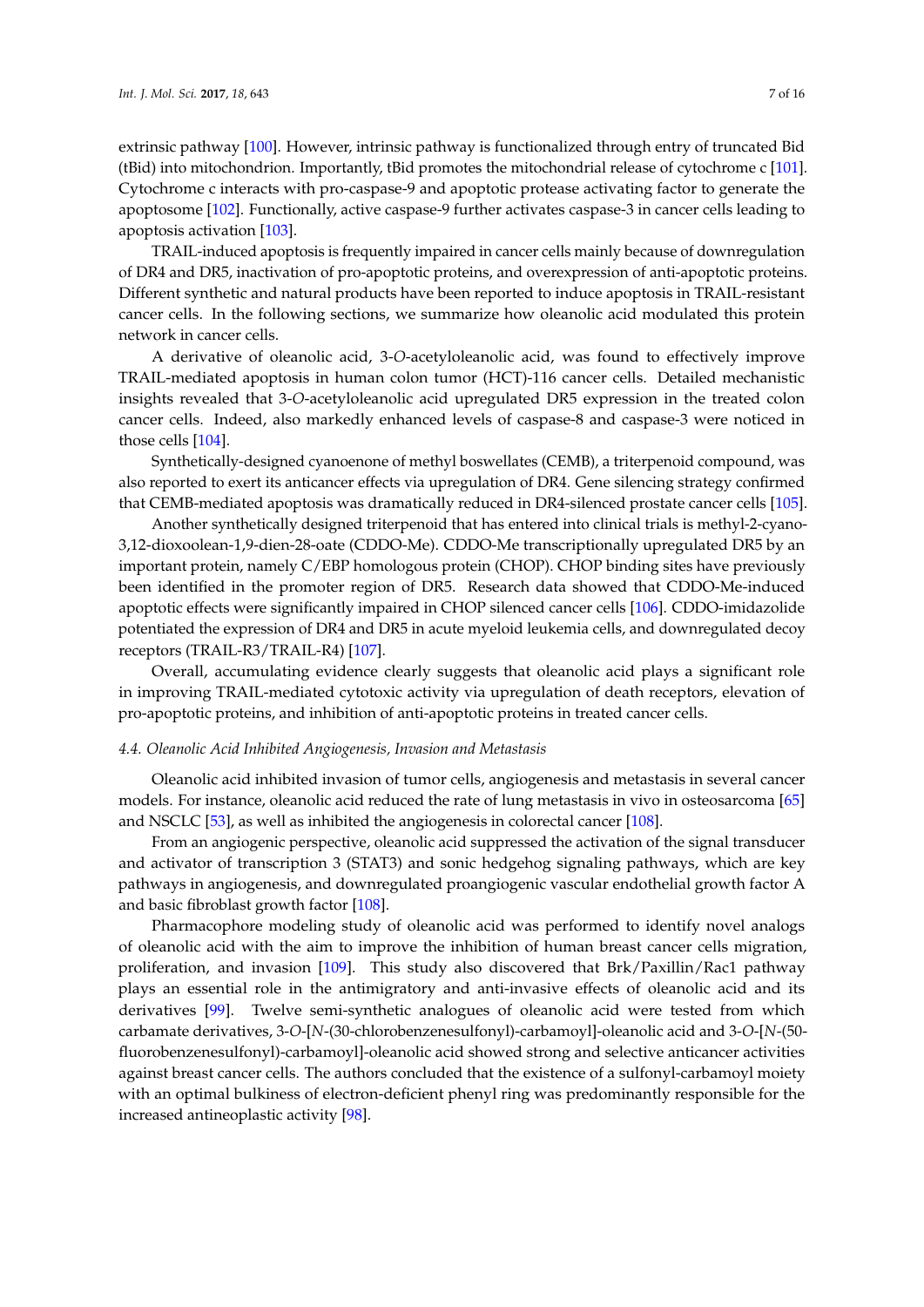Oleanolic acid has antiproliferative and proapoptotic effects in a time- and dose-dependent manner on various multi-drug resistance cancer cell lines in in vitro conditions associated with a down-regulation of apoptosis antagonistic proteins, including Bcl-2, Bcl-xL, and survivin [\[110\]](#page-14-11). Oleanolic acid inhibited the effect of the multi-drug resistance-associated protein 1 (MRP1) [\[111\]](#page-14-12) and was also cytotoxic to the multi-drug resistant erythroleukemic cells overexpressing permeability glycoprotein (P-gp) [\[112\]](#page-14-13). Oleanolic acid was able to modulate MRP1 activity without altering its gene expression, but no effects were reported in P-gp activity in a renal cell line expressing constitutively both proteins [\[111\]](#page-14-12). Multiple drug resistance is considered to be one of the leading reasons of failure of chemotherapy in cancer patients; therefore, oleanolic acid has potential as a chemotherapeutic agent itself in tumors with high expression of efflux transporters, such as MRP1 or P-gp, or as a co-adjuvant in the chemotherapy of P-gp/MRP1 expressing tumors [\[111\]](#page-14-12). However, P-gp and MRPs are also found in non-tumoral tissues. For this reason, it seems to be a prudent approach to use non-toxic inhibitors of efflux transporters, such as oleanolic acid, which is likely to maintain normal physiological function in healthy tissues.

### *4.6. Oleanolic Acid Exerted Synergistic Activity with Chemotherapeutic Drugs*

Combined use of oleanolic acid and 5-fluorouracil synergistically potentiated the cytotoxicity on pancreatic cancer cells as well as acted in pro-apoptotic fashion [\[61\]](#page-12-1). In a similar manner, oleanolic acid could be combined with other chemotherapeutic agents.

### *4.7. Oleanolic Acid Displayed Radiosensitizing Effects*

Oleanolic acid increased the radiosensivity of tumor cells by inhibiting the synthesis of cellular glutathione (GSH) with concurrent inhibition of  $γ$ -glutamylcysteine synthetase ( $γ$ -GCS), a key enzyme in GSH synthesis [\[113\]](#page-14-14).

# **5. Increased Selective Toxicity of Novel Oleanolic Acid Derivatives**

Importantly, novel oleanolic acid derivatives have been recently synthesized and tested against various human cancer cell lines, and several of those compounds had cytotoxic activity against cancer cells in the low micromolar range  $(EC_{50} = 3-6 \mu M)$  and cytotoxicity against non-cancer cells in high micromolar range  $(EC_{50} > 120 \mu M)$  providing the conditions for selective toxicity [\[114](#page-14-15)[,115\]](#page-14-16). Various oleanolic acid derivatives, including lactams, ketones, oximes, and nitriles, were tested in different cancer cell lines with evidence that lactams and oximes exerted the most cytotoxicity effects [\[114\]](#page-14-15). The introduction of acetyl groups at positions C-2 and C-3 and the existence of (2β,3β)-configured centers appears to be necessary for the cytotoxic effects and to obtain the best selectivity between cancer cells and normal mouse fibroblast cells [\[115\]](#page-14-16). These results show rationale to employ oleanolic acid and its derivatives as lead compounds in anticancer drug discovery. In addition, novel drug design forms, such as solid inclusion complexes of oleanolic acid with amino-appended β-cyclodextrins [\[116\]](#page-14-17), multivesicular liposomes for oleanolic acid [\[117\]](#page-15-0), or oleanolic acid-loaded PEGylated polylactic acid, and polylactic-co-glycolic acid nanoparticles [\[118\]](#page-15-1), improved oleanolic acid bioavailability and, thus, increased its anticancer potency.

## **6. Perspectives on Using Oleanolic Acid as an Adjuvant of Cancer Treatment**

Natural product chemistry has undergone substantial broadening and many of the phytochemicals have entered various phases of clinical trials. Oleanolic acid has attracted considerable attention because of its cancer inhibitory roles via regulation of different signaling cascades (summarized in Table [2\)](#page-8-0). However, the existing information related to how oleanolic acid modulates different proteins of different intracellular signaling networks is still incompletely studied. We still need to intensely study cell-type specific and context-dependent effects exerted by oleanolic acid on different proteins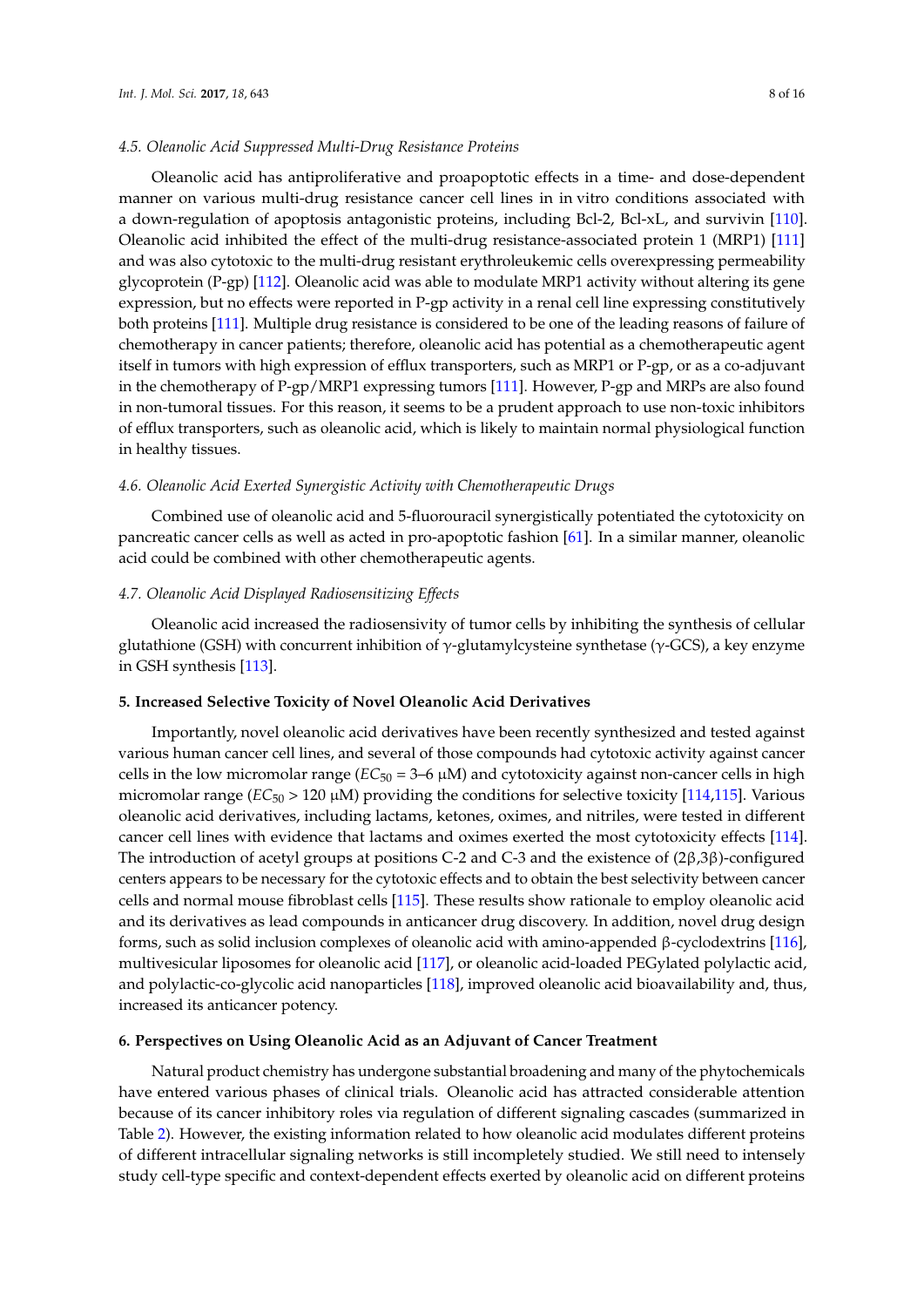either to inhibit cancer progression, or to induce apoptosis. Importantly, how oleanolic acid re-balances pro-apoptotic and anti-apoptotic protein stoichiometric ratios needs detailed future research. The most consistent pathway reported involves the induction of autophagy by oleanolic acid via suppressing mTOR through inhibition of the PI3K/AKT and ERK/p38 MAPK signaling pathways and activation of the AMPK signaling pathway. Certain hints have also emerged highlighting how oleanolic acid differentially modulates oncogenic and tumor suppressor miRNAs. Nevertheless, we have to develop a better understanding of the miRNAs which are activated or inhibited in oleanolic acid-treated cancer cells. Different signaling cascades particularly, Wnt, sonic hedgehog, TGF, Notch, and Janus kinase-STAT, have to be comprehensively investigated in different cancers. These aspects will provide a better comprehension regarding to molecular targets underlying anticancer effect of oleanolic acid. Several studies have also documented that plant extracts belonging to different families and containing oleanolic acid are effective against many cancer cell lines. However, up to date no comparisons between the extract and the isolated compounds have been designed in order to determine additive or synergistic effects of the extracts with respect to the individual compounds.

<span id="page-8-0"></span>

| Inhibition of tumor initiation<br>and promotion | Cell cycle arrests [52,60,71]<br>Inhibition of $PI3K/Akt/mTOR/NF-\kappa B$ signaling pathway [55]<br>Inhibition of mitogen-activated protein kinase (ERK/JNK/p38 MAPK)<br>signaling pathways [55,68,73]<br>Activation of AMPK signaling pathway [74]<br>Inhibition of TGF- $\beta$ by binding to its receptors [76,78]<br>Inhibition of topoisomerase I and II $\alpha$ proteins [63]                                                                                                       |
|-------------------------------------------------|---------------------------------------------------------------------------------------------------------------------------------------------------------------------------------------------------------------------------------------------------------------------------------------------------------------------------------------------------------------------------------------------------------------------------------------------------------------------------------------------|
| Apoptosis induction                             | Elevation cytochrome c release [51,55]<br>Decrease anti-apoptotic Bcl-2 proteins [51,55,87,90]<br>Increase pro-apoptotic Bax proteins [55,87,90]<br>Up-regulation of caspases [21,51,53,61,62,66,86,91]<br>Poly (ADP-ribose) polymerase (PARP) cleavage [55-66]<br>Induction of autophagy [50,55,73,87]<br>Disruption of Warburg metabolism [91,92]<br>Induction of TRAIL mediated apoptosis [104,105,107]<br>Inhibition of the multi-drug resistance associated proteins effects [110-112] |
| Metastasis inhibition                           | Suppression of STAT3 and sonic hedgehog signaling pathways [67,108]<br>Downregulation of proangiogenic vascular endothelial growth factor A and<br>basic fibroblast growth factor [108]                                                                                                                                                                                                                                                                                                     |

# **7. Conclusions**

Oleanolic acid has the potential to be employed in clinical practice in adjuvant anticancer treatment because: (i) it has direct anticancer activity and can act synergistically with chemotherapeutic drugs; (ii) it inhibits efflux transporters, thereby increasing the intracellular concentration of chemotherapeutic drug; (iii) it exhibits a radiosensitizing effect for irradiation-induced cell death, thereby increasing the efficacy of radiation therapy; and (iv) it has relatively low toxicity and does not have any adverse effects when combined with chemotherapeutic agents. Additionally, anticancer properties of oleanolic acid was in the low micromolar range, which corresponds to the physiologically relevant values obtainable upon oleanolic acid-enriched diet, thereby offering the potential to use oleanolic acid as a vital part of healthy diet. The main limitation of the potential therapeutic use of oleanolic acid is the absence of clinical trials which are necessary to confirm the promising data about its chemoprotective and anticancer effects. In addition, similar to other phenolic compounds, the poor bioavailability limits its potential effects and makes it necessary to find new formulations that increase its bioavailability and effectiveness.

**Acknowledgments:** This article is the outcome of an in-house financially non-supported study. A. Sureda was partially supported by the Spanish Ministry of Health, Social Services and Equality (CIBEROBN—CB12/03/ 30038).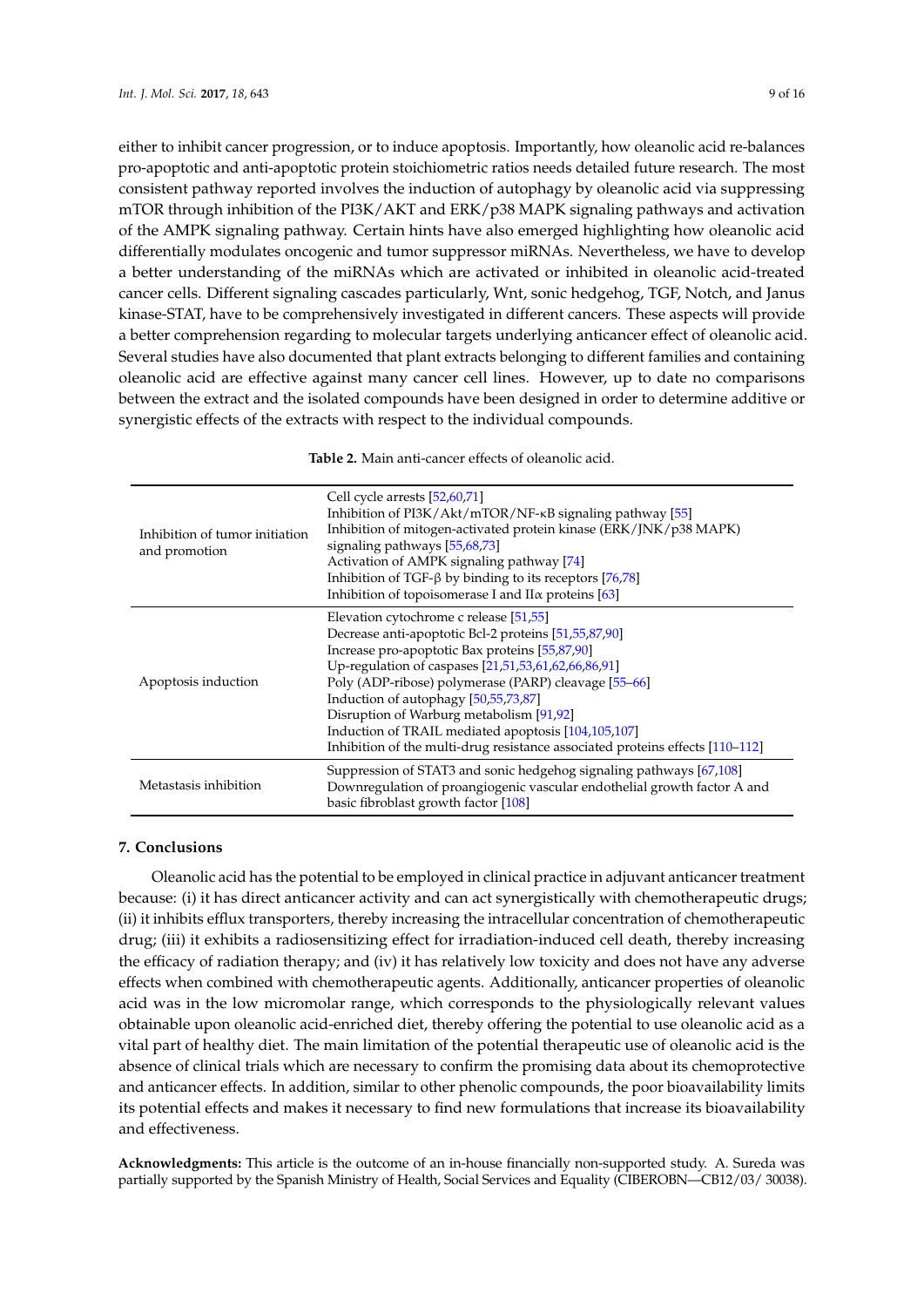**Author Contributions:** Seyed Mohammad Nabavi, Anupam Bishayee, Seyed Fazel Nabavi designed the paper; Dunja Šamec, Andrei Mocan, AAF, Lovro Žiberna collected the literature data; and Dunja Šamec, Andrei Mocan, Ammad Ahmad Farooqi, Lovro Žiberna, Antoni Sureda participated in the analysis and interpretation of literature data. All authors wrote the paper, improved and revised it and approved the final version of manuscript.

**Conflicts of Interest:** The authors declare no conflict of interest.

# **References**

- <span id="page-9-0"></span>1. Surh, Y.J. Cancer chemoprevention with dietary phytochemicals. *Nat. Rev. Cancer* **2003**, *3*, 768–780. [\[CrossRef\]](http://dx.doi.org/10.1038/nrc1189) [\[PubMed\]](http://www.ncbi.nlm.nih.gov/pubmed/14570043)
- <span id="page-9-1"></span>2. Hussain, S.S.; Kumar, A.P.; Ghosh, R. Food-based natural products for cancer management: Is the whole greater than the sum of the parts? *Semin. Cancer Biol.* **2016**, *40–41*, 233–246. [\[CrossRef\]](http://dx.doi.org/10.1016/j.semcancer.2016.06.002) [\[PubMed\]](http://www.ncbi.nlm.nih.gov/pubmed/27397504)
- <span id="page-9-2"></span>3. Torre, L.A.; Bray, F.; Siegel, R.L.; Ferlay, J.; Lortet-tieulent, J.; Jemal, A. Global Cancer Statistics, 2012. *CA Cancer J. Clin.* **2015**, *65*, 87–108. [\[CrossRef\]](http://dx.doi.org/10.3322/caac.21262) [\[PubMed\]](http://www.ncbi.nlm.nih.gov/pubmed/25651787)
- <span id="page-9-3"></span>4. Bandhavkar, S. Cancer stem cells: A metastasizing menace! *Cancer Med.* **2016**, *5*, 649–655. [\[CrossRef\]](http://dx.doi.org/10.1002/cam4.629) [\[PubMed\]](http://www.ncbi.nlm.nih.gov/pubmed/26773710)
- <span id="page-9-4"></span>5. Neergheen, V.S.; Bahorun, T.; Taylor, E.W.; Jen, L.S.; Aruoma, O.I. Targeting specific cell signaling transduction pathways by dietary and medicinal phytochemicals in cancer chemoprevention. *Toxicology* **2010**, *278*, 229–241. [\[CrossRef\]](http://dx.doi.org/10.1016/j.tox.2009.10.010) [\[PubMed\]](http://www.ncbi.nlm.nih.gov/pubmed/19850100)
- <span id="page-9-5"></span>6. Bishayee, A. Editorial: Current Advances in Cancer Prevention and Treatment by Natural Products. *Curr. Pharm. Biotechnol.* **2012**, *13*, 115–116. [\[CrossRef\]](http://dx.doi.org/10.2174/138920112798868629) [\[PubMed\]](http://www.ncbi.nlm.nih.gov/pubmed/21466439)
- <span id="page-9-7"></span>7. Manach, C.; Hubert, J.; Llorach, R.; Scalbert, A. The complex links between dietary phytochemicals and human health deciphered by metabolomics. *Mol. Nutr. Food Res.* **2009**, *53*, 1303–1315. [\[CrossRef\]](http://dx.doi.org/10.1002/mnfr.200800516) [\[PubMed\]](http://www.ncbi.nlm.nih.gov/pubmed/19764066)
- <span id="page-9-6"></span>8. Bishayee, A.; Sethi, G. Bioactive natural products in cancer prevention and therapy: Progress and promise. *Semin. Cancer Biol.* **2016**, *40–41*, 1–3. [\[CrossRef\]](http://dx.doi.org/10.1016/j.semcancer.2016.08.006) [\[PubMed\]](http://www.ncbi.nlm.nih.gov/pubmed/27565447)
- <span id="page-9-8"></span>9. Orlikova, B.; Legrand, N.; Panning, J.; Dicato, M.; Marc, D. Anti-Inflammatory and Anticancer Drugs from Nature. *Adv. Nutr. Cancer* **2014**, *159*, 123–143.
- <span id="page-9-9"></span>10. Tuorkey, M.J. Cancer Therapy with Phytochemicals: Present and Future Perspectives. *Biomed. Environ. Sci.* **2015**, *28*, 808–819. [\[CrossRef\]](http://dx.doi.org/10.1016/S0895-3988(15)30111-2)
- <span id="page-9-10"></span>11. Russo, M.; Spagnuolo, C.; Tedesco, I.; Russo, G.L. Phytochemicals in cancer prevention and therapy: Truth or dare? *Toxins* **2010**, *2*, 517–551. [\[CrossRef\]](http://dx.doi.org/10.3390/toxins2040517) [\[PubMed\]](http://www.ncbi.nlm.nih.gov/pubmed/22069598)
- <span id="page-9-11"></span>12. Rodriguez-Rodriguez, R. Oleanolic Acid and Related Triterpenoids from Olives on Vascular Function: Molecular Mechanisms and Therapeutic Perspectives. *Curr. Med. Chem.* **2015**, *22*, 1414–1425. [\[CrossRef\]](http://dx.doi.org/10.2174/0929867322666141212122921) [\[PubMed\]](http://www.ncbi.nlm.nih.gov/pubmed/25515513)
- 13. Shanmugam, M.K.; Nguyen, A.H.; Kumar, A.P.; Tan, B.K.H.; Sethi, G. Targeted inhibition of tumor proliferation, survival, and metastasis by pentacyclic triterpenoids: Potential role in prevention and therapy of cancer. *Cancer Lett.* **2012**, *320*, 158–170. [\[CrossRef\]](http://dx.doi.org/10.1016/j.canlet.2012.02.037) [\[PubMed\]](http://www.ncbi.nlm.nih.gov/pubmed/22406826)
- 14. Zhang, W.; Men, X.; Lei, P. Review on anti-tumor effect of triterpene acid compounds. *J. Cancer Res. Ther.* **2014**, *10*, 14–19. [\[PubMed\]](http://www.ncbi.nlm.nih.gov/pubmed/25207885)
- 15. Parikh, N.R.; Mandal, A.; Bhatia, D.; Siveen, K.S.; Sethi, G.; Bishayee, A. Oleanane triterpenoids in the prevention and therapy of breast cancer: Current evidence and future perspectives. *Phytochem. Rev.* **2014**, *13*, 793–810. [\[CrossRef\]](http://dx.doi.org/10.1007/s11101-014-9337-5) [\[PubMed\]](http://www.ncbi.nlm.nih.gov/pubmed/25395898)
- <span id="page-9-12"></span>16. Shanmugam, M.K.; Dai, X.; Kumar, A.P.; Tan, B.K.H.; Sethi, G.; Bishayee, A. Oleanolic acid and its synthetic derivatives for the prevention and therapy of cancer: Preclinical and clinical evidence. *Cancer Lett.* **2014**, *346*, 206–216. [\[CrossRef\]](http://dx.doi.org/10.1016/j.canlet.2014.01.016) [\[PubMed\]](http://www.ncbi.nlm.nih.gov/pubmed/24486850)
- <span id="page-9-13"></span>17. Pollier, J.; Goossens, A. Oleanolic acid. *Phytochemistry* **2012**, *77*, 10–15. [\[CrossRef\]](http://dx.doi.org/10.1016/j.phytochem.2011.12.022) [\[PubMed\]](http://www.ncbi.nlm.nih.gov/pubmed/22377690)
- <span id="page-9-14"></span>18. Fan, J.-P.; Kong, T.; Zhang, L.; Tong, S.; Tian, Z.-Y.; Duan, Y.-H.; Zhang, X.-H. Solubilities of ursolic acid and oleanolic acid in four solvents from (283.2 to 329.7) K. *J. Chem. Eng. Data* **2011**, *56*, 2723–2725. [\[CrossRef\]](http://dx.doi.org/10.1021/je101309a)
- <span id="page-9-15"></span>19. Liu, L.; Wang, X. Solubility of oleanolic acid in various solvents from (288.3 to 328.3) K. *J. Chem. Eng. Data* **2007**, *52*, 2527–2528. [\[CrossRef\]](http://dx.doi.org/10.1021/je700312r)
- <span id="page-9-16"></span>20. Liu, J. Pharmacology of oleanolic acid and ursolic acid. *J. Ethnopharmacol.* **1995**, *49*, 57–68. [\[CrossRef\]](http://dx.doi.org/10.1016/0378-8741(95)90032-2)
- <span id="page-9-17"></span>21. Yan, S.; Huang, C.; Wu, S.; Yin, M. Oleanolic acid and ursolic acid induce apoptosis in four human liver cancer cell lines. *Toxicol. In Vitro* **2010**, *24*, 842–848. [\[CrossRef\]](http://dx.doi.org/10.1016/j.tiv.2009.12.008) [\[PubMed\]](http://www.ncbi.nlm.nih.gov/pubmed/20005942)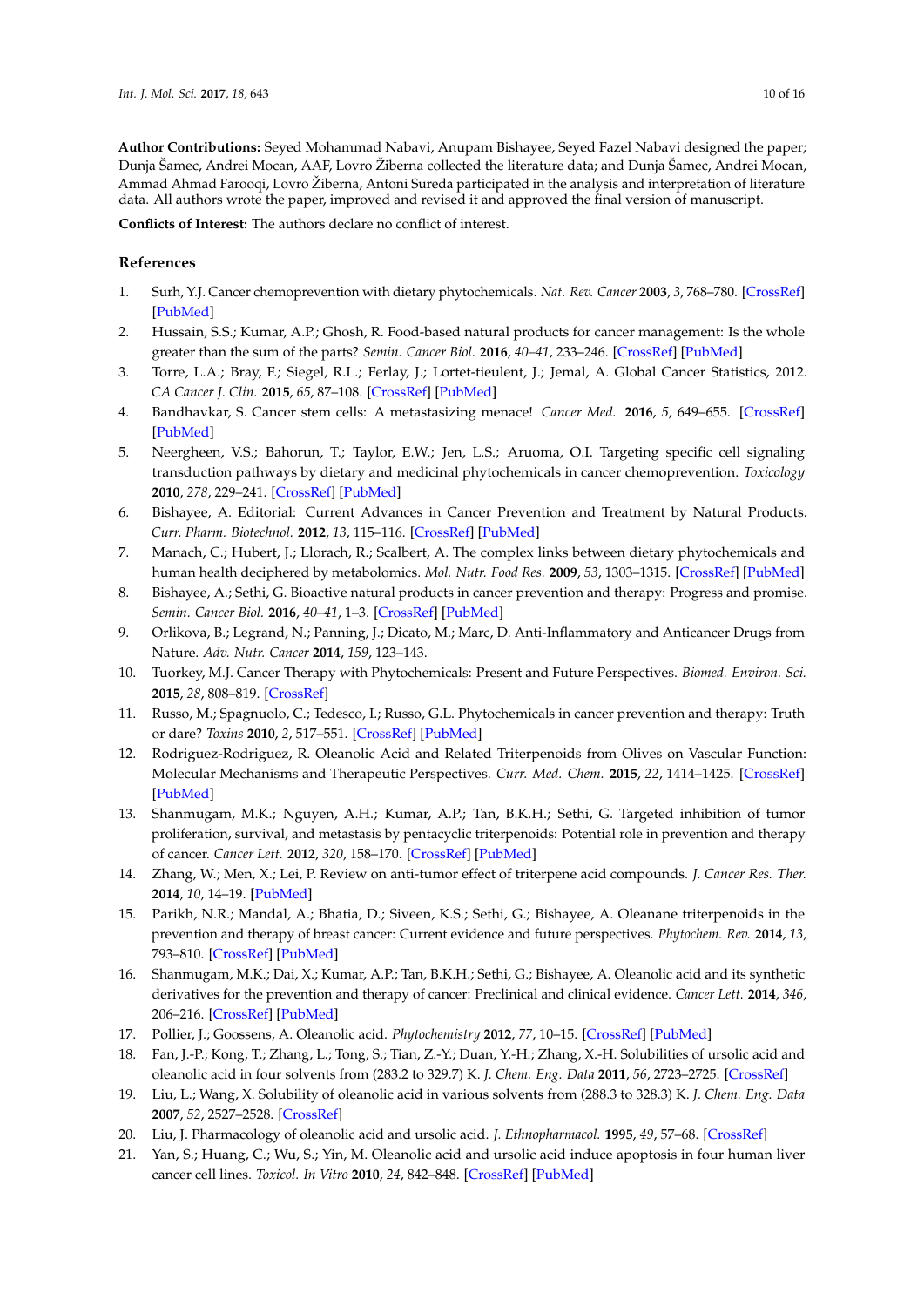- <span id="page-10-0"></span>22. Senthil, S.; Chandramohan, G.; Pugalendi, K.V. Isomers (oleanolic and ursolic acids) differ in their protective effect against isoproterenol-induced myocardial ischemia in rats. *Int. J. Cardiol.* **2007**, *119*, 131–133. [\[CrossRef\]](http://dx.doi.org/10.1016/j.ijcard.2006.07.108) [\[PubMed\]](http://www.ncbi.nlm.nih.gov/pubmed/17052790)
- <span id="page-10-1"></span>23. Lin, C.; Wen, X.; Sun, H. Oleanolic acid derivatives for pharmaceutical use: A patent review. *Expert. Opin. Ther. Pat.* **2016**, *26*, 643–655. [\[CrossRef\]](http://dx.doi.org/10.1080/13543776.2016.1182988) [\[PubMed\]](http://www.ncbi.nlm.nih.gov/pubmed/27113324)
- <span id="page-10-2"></span>24. Chin, M.P.; Reisman, S.A.; Bakris, G.L.; O'grady, M.; Linde, P.G.; McCullough, P.A.; Packham, D.; Vaziri, N.D.; Ward, K.W.; Warnock, D.G. Mechanisms contributing to adverse cardiovascular events in patients with type 2 diabetes mellitus and stage 4 chronic kidney disease treated with bardoxolone methyl. *Am. J. Nephrol.* **2014**, *39*, 499–508. [\[CrossRef\]](http://dx.doi.org/10.1159/000362906) [\[PubMed\]](http://www.ncbi.nlm.nih.gov/pubmed/24903467)
- <span id="page-10-3"></span>25. Szakiel, A.; Pączkowski, C.; Pensec, F.; Bertsch, C. Fruit cuticular waxes as a source of biologically active triterpenoids. *Phytochem. Rev.* **2012**, *11*, 263–284. [\[CrossRef\]](http://dx.doi.org/10.1007/s11101-012-9241-9) [\[PubMed\]](http://www.ncbi.nlm.nih.gov/pubmed/23519009)
- <span id="page-10-4"></span>26. Zhang, F.; Daimaru, E.; Ohnishi, M.; Kinoshita, M.; Tokuji, Y. Oleanolic acid and ursolic acid in commercial dried fruits. *Food Sci. Technol. Res.* **2013**, *19*, 113–116. [\[CrossRef\]](http://dx.doi.org/10.3136/fstr.19.113)
- <span id="page-10-5"></span>27. Perez-Camino, M.C.; Cert, A. Quantitative determination of hydroxyl pentacyclic triterpene acids in vegetable oils. *J. Agric. Food Chem.* **1999**, *47*, 1558–1562. [\[CrossRef\]](http://dx.doi.org/10.1021/jf980881h) [\[PubMed\]](http://www.ncbi.nlm.nih.gov/pubmed/10564016)
- <span id="page-10-6"></span>28. Juan, M.E.; Planas, J.M. 25 Effects of Pentacyclic Triterpenes from Olives on Colon Cancer. *Bioact. Foods Extr. Cancer Treat. Prev.* **2010**, 403–413. [\[CrossRef\]](http://dx.doi.org/10.1201/b10330-29)
- <span id="page-10-7"></span>29. Kalogeropoulos, N.; Chiou, A.; Ioannou, M.; Karathanos, V.T.; Hassapidou, M.; Andrikopoulos, N.K. Nutritional evaluation and bioactive microconstituents (phytosterols, tocopherols, polyphenols, triterpenic acids) in cooked dry legumes usually consumed in the Mediterranean countries. *Food Chem.* **2010**, *121*, 682–690. [\[CrossRef\]](http://dx.doi.org/10.1016/j.foodchem.2010.01.005)
- <span id="page-10-8"></span>30. Guo, S.; Duan, J.; Qian, D.; Tang, Y.; Wu, D.; Su, S.; Wang, H.; Zhao, Y. Content variations of triterpenic acid, nucleoside, nucleobase, and sugar in jujube (*Ziziphusjujuba*) fruit during ripening. *Food Chem.* **2015**, *167*, 468–474. [\[CrossRef\]](http://dx.doi.org/10.1016/j.foodchem.2014.07.013) [\[PubMed\]](http://www.ncbi.nlm.nih.gov/pubmed/25149013)
- <span id="page-10-9"></span>31. Chan, T.W.D.; But, P.P.H.; Cheng, S.W.; Kwok, I.M.Y.; Lau, F.W.; Xu, H.X. Differentiation and authentication of *Panax ginseng*, *Panaxquinquefolius*, and ginseng products by using HPLC/MS. *Anal. Chem.* **2000**, *72*, 1281–1287. [\[CrossRef\]](http://dx.doi.org/10.1021/ac990819z) [\[PubMed\]](http://www.ncbi.nlm.nih.gov/pubmed/10740871)
- <span id="page-10-10"></span>32. Banik, R.M.; Pandey, D.K. Optimizing conditions for oleanolic acid extraction from *Lantana camara* roots using response surface methodology. *Ind. Crops Prod.* **2008**, *27*, 241–248. [\[CrossRef\]](http://dx.doi.org/10.1016/j.indcrop.2007.09.004)
- <span id="page-10-11"></span>33. Wang, C. *Crataeguspinnatifida* Bge. (Shanzha, Hawthorn Fruit). In *Dietary Chinese Herbs*; Springer: Vienna, Austria, 2015; pp. 355–361.
- <span id="page-10-12"></span>34. Yim, T.K.; Wu, W.K.; Pak, W.F.; Ko, K.M. Hepatoprotective action of an oleanolic acid-enriched extract of *Ligustrumlucidum* fruits is mediated through an enhancement on hepatic glutathione regeneration capacity in mice. *Phyther. Res.* **2001**, *15*, 589–592. [\[CrossRef\]](http://dx.doi.org/10.1002/ptr.878) [\[PubMed\]](http://www.ncbi.nlm.nih.gov/pubmed/11746839)
- <span id="page-10-13"></span>35. Fang, X.; Wang, J.; Yu, X.; Zhang, G.; Zhao, J. Optimization of microwave-assisted extraction followed by RP-HPLC for the simultaneous determination of oleanolic acid and ursolic acid in the fruits of Chaenomelessinensis. *J. Sep. Sci.* **2010**, *33*, 1147–1155. [\[PubMed\]](http://www.ncbi.nlm.nih.gov/pubmed/20183824)
- <span id="page-10-14"></span>36. Janicsák, G.; Veres, K.; Kakasy, A.Z.; Máthé, I. Study of the oleanolic and ursolic acid contents of some species of the *Lamiaceae*. *Biochem. Syst. Ecol.* **2006**, *34*, 392–396. [\[CrossRef\]](http://dx.doi.org/10.1016/j.bse.2005.12.004)
- <span id="page-10-15"></span>37. Caligiani, A.; Malavasi, G.; Palla, G.; Marseglia, A.; Tognolini, M.; Bruni, R. A simple GC–MS method for the screening of betulinic, corosolic, maslinic, oleanolic and ursolic acid contents in commercial botanicals used as food supplement ingredients. *Food Chem.* **2013**, *136*, 735–741. [\[CrossRef\]](http://dx.doi.org/10.1016/j.foodchem.2012.08.011) [\[PubMed\]](http://www.ncbi.nlm.nih.gov/pubmed/23122121)
- <span id="page-10-16"></span>38. Razboršek, M.I.; Vončina, D.B.; Doleček, V.; Vončina, E. Determination of oleanolic, betulinic and ursolic acid in Lamiaceae and mass spectral fragmentation of their trimethylsilylated derivatives. *Chromatographia* **2008**, *67*, 433–440. [\[CrossRef\]](http://dx.doi.org/10.1365/s10337-008-0533-6)
- <span id="page-10-17"></span>39. Yin, M.-C.; Lin, M.-C.; Mong, M.-C.; Lin, C.-Y. Bioavailability, distribution, and antioxidative effects of selected triterpenes in mice. *J. Agric. Food Chem.* **2012**, *60*, 7697–7701. [\[CrossRef\]](http://dx.doi.org/10.1021/jf302529x) [\[PubMed\]](http://www.ncbi.nlm.nih.gov/pubmed/22816768)
- 40. Kanellos, P.T.; Kaliora, A.C.; Gioxari, A.; Christopoulou, G.O.; Kalogeropoulos, N.; Karathanos, V.T. Absorption and bioavailability of antioxidant phytochemicals and increase of serum oxidation resistance in healthy subjects following supplementation with raisins. *Plant Foods Hum. Nutr.* **2013**, *68*, 411–415. [\[CrossRef\]](http://dx.doi.org/10.1007/s11130-013-0389-2) [\[PubMed\]](http://www.ncbi.nlm.nih.gov/pubmed/24114059)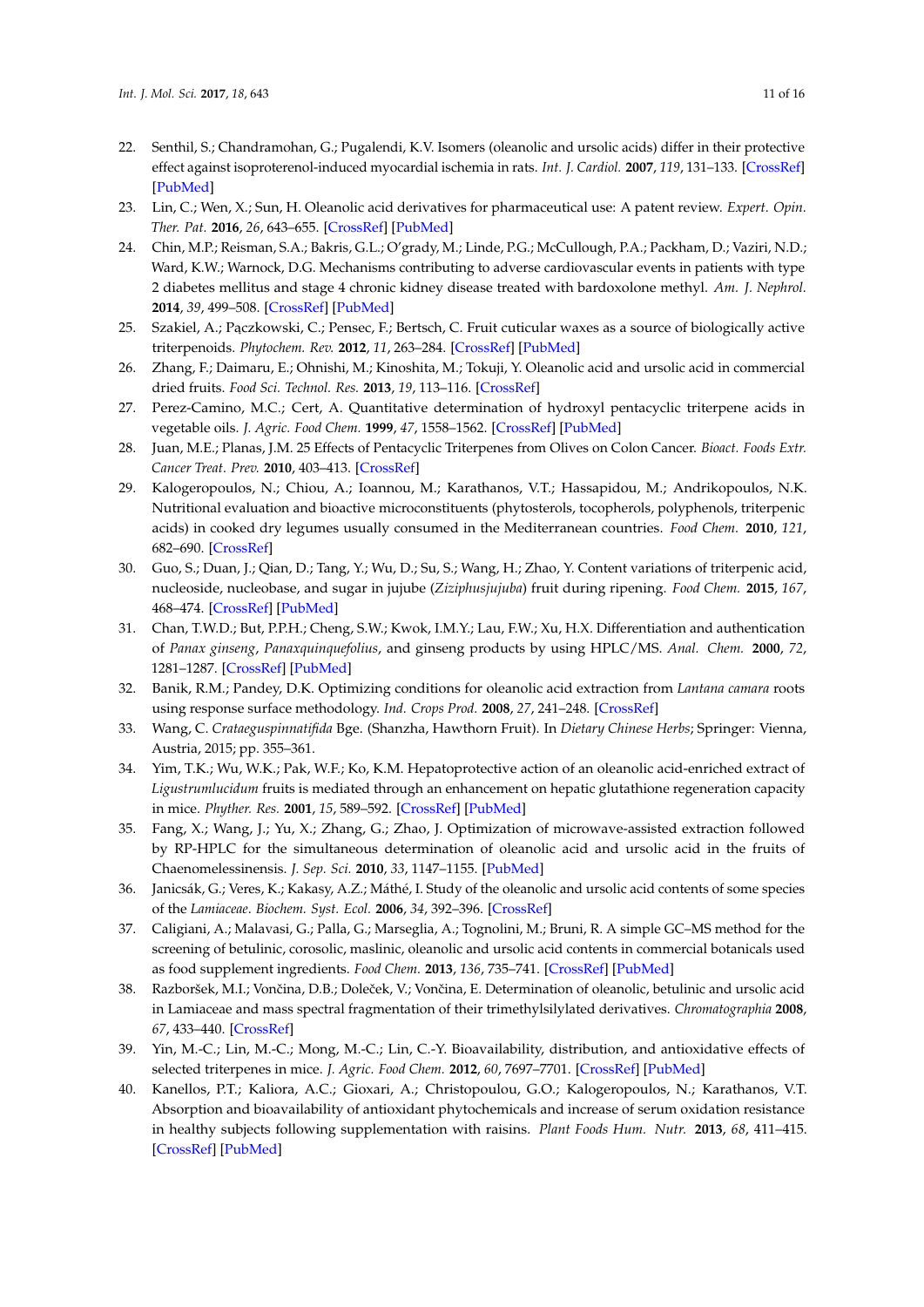- <span id="page-11-0"></span>41. Zhao, L.; Li, W.; Li, Y.; Xu, H.; Lv, L.; Wang, X.; Chai, Y.; Zhang, G. Simultaneous Determination of Oleanolic and Ursolic Acids in Rat Plasma by HPLC–MS: Application to a Pharmacokinetic Study After Oral Administration of Different Combinations of QingGanSanJie Decoction Extracts. *J. Chromatogr. Sci.* **2015**, *53*, 1185–1192. [\[CrossRef\]](http://dx.doi.org/10.1093/chromsci/bmu217) [\[PubMed\]](http://www.ncbi.nlm.nih.gov/pubmed/25662965)
- <span id="page-11-1"></span>42. Jiang, Q.; Yang, X.; Du, P.; Zhang, H.; Zhang, T. Dual strategies to improve oral bioavailability of oleanolic acid: Enhancing water-solubility, permeability and inhibiting cytochrome P450 isozymes. *Eur. J. Pharm. Biopharm.* **2016**, *99*, 65–72. [\[CrossRef\]](http://dx.doi.org/10.1016/j.ejpb.2015.11.013) [\[PubMed\]](http://www.ncbi.nlm.nih.gov/pubmed/26625716)
- <span id="page-11-2"></span>43. Jeong, D.W.; Kim, Y.H.; Kim, H.H.; Ji, H.Y.; Yoo, S.D.; Choi, W.R.; Lee, S.M.; Han, C.; Lee, H.S. Dose-linear pharmacokinetics of oleanolic acid after intravenous and oral administration in rats. *Biopharm. Drug Dispos.* **2007**, *28*, 51–57. [\[CrossRef\]](http://dx.doi.org/10.1002/bdd.530) [\[PubMed\]](http://www.ncbi.nlm.nih.gov/pubmed/17163409)
- <span id="page-11-3"></span>44. Jäger, S.; Trojan, H.; Kopp, T.; Laszczyk, M.N.; Scheffler, A. Pentacyclictriterpene distribution in various plants-rich sources for a new group of multi-potent plant extracts. *Molecules* **2009**, *14*, 2016–2031. [\[CrossRef\]](http://dx.doi.org/10.3390/molecules14062016) [\[PubMed\]](http://www.ncbi.nlm.nih.gov/pubmed/19513002)
- <span id="page-11-4"></span>45. Li, G.-L.; You, J.-M.; Song, C.-H.; Xia, L.; Zheng, J.; Suo, Y.-R. Development of a new HPLC method with precolumn fluorescent derivatization for rapid, selective and sensitive detection of triterpenic acids in fruits. *J. Agric. Food Chem.* **2011**, *59*, 2972–2979. [\[CrossRef\]](http://dx.doi.org/10.1021/jf104224t) [\[PubMed\]](http://www.ncbi.nlm.nih.gov/pubmed/21388126)
- <span id="page-11-5"></span>46. Li, X.; Wang, T.; Zhou, B.; Gao, W.; Cao, J.; Huang, L. Chemical composition and antioxidant and anti-inflammatory potential of peels and flesh from 10 different pear varieties (*Pyrus* spp.). *Food Chem.* **2014**, *152*, 531–538. [\[CrossRef\]](http://dx.doi.org/10.1016/j.foodchem.2013.12.010) [\[PubMed\]](http://www.ncbi.nlm.nih.gov/pubmed/24444971)
- <span id="page-11-6"></span>47. Zhang, S.; Sun, Y.; Sun, Z.; Wang, X.; You, J.; Suo, Y. Determination of triterpenic acids in fruits by a novel high performance liquid chromatography method with high sensitivity and specificity. *Food Chem.* **2014**, *146*, 264–269. [\[CrossRef\]](http://dx.doi.org/10.1016/j.foodchem.2013.09.056) [\[PubMed\]](http://www.ncbi.nlm.nih.gov/pubmed/24176341)
- <span id="page-11-7"></span>48. Romero, C.; Medina, E.; Mateo, M.; Brenes, M. Quantification of bioactive compounds in *Picual* and *Arbequina* olive leaves and fruit. *J. Sci. Food Agric.* **2016**. [\[CrossRef\]](http://dx.doi.org/10.1002/jsfa.7920) [\[PubMed\]](http://www.ncbi.nlm.nih.gov/pubmed/27447942)
- <span id="page-11-8"></span>49. Liese, J.; Abhari, B.A.; Fulda, S. Smac mimetic and oleanolic acid synergize to induce cell death in human hepatocellular carcinoma cells. *Cancer Lett.* **2015**, *365*, 47–56. [\[CrossRef\]](http://dx.doi.org/10.1016/j.canlet.2015.04.018) [\[PubMed\]](http://www.ncbi.nlm.nih.gov/pubmed/25917078)
- <span id="page-11-17"></span>50. Shi, Y.; Song, Q.; Hu, D.; Zhuang, X.; Yu, S.; Teng, D. Oleanolic acid induced autophagic cell death in hepatocellular carcinoma cells via PI3K/Akt/mTOR and ROS-dependent pathway. *Korean J. Physiol. Pharmacol.* **2016**, *20*, 237–243. [\[CrossRef\]](http://dx.doi.org/10.4196/kjpp.2016.20.3.237) [\[PubMed\]](http://www.ncbi.nlm.nih.gov/pubmed/27162477)
- <span id="page-11-16"></span>51. Shyu, M.H.; Kao, T.C.; Yen, G.C. Oleanolic acid and ursolic acid induce apoptosis in HuH7 human hepatocellular carcinoma cells through a mitochondrial-dependent pathway and downregulation of XIAP. *J. Agric. Food Chem.* **2010**, *58*, 6110–6118. [\[CrossRef\]](http://dx.doi.org/10.1021/jf100574j) [\[PubMed\]](http://www.ncbi.nlm.nih.gov/pubmed/20415421)
- <span id="page-11-9"></span>52. Wang, X.; Bai, H.; Zhang, X.; Liu, J.; Cao, P.; Liao, N.; Zhang, W.; Wang, Z.; Hai, C. Inhibitory effect of oleanolic acid on hepatocellular carcinoma via ERK-p53-mediated cell cycle arrest and mitochondrial-dependent apoptosis. *Carcinogenesis* **2013**, *34*, 1323–1330. [\[CrossRef\]](http://dx.doi.org/10.1093/carcin/bgt058) [\[PubMed\]](http://www.ncbi.nlm.nih.gov/pubmed/23404993)
- <span id="page-11-10"></span>53. Lucio, K.A.; Rocha Gda, G.; Moncao-Ribeiro, L.C.; Fernandes, J.; Takiya, C.M.; Gattass, C.R. Oleanolic acid initiates apoptosis in non-small cell lung cancer cell lines and reduces metastasis of a B16F10 melanoma model in vivo. *PLoS ONE* **2011**, *6*, e28596. [\[CrossRef\]](http://dx.doi.org/10.1371/journal.pone.0028596) [\[PubMed\]](http://www.ncbi.nlm.nih.gov/pubmed/22174843)
- <span id="page-11-11"></span>54. Zhao, X.; Liu, M.; Li, D. Oleanolic acid suppresses the proliferation of lung carcinoma cells by miR-122/Cyclin G1/MEF2D axis. *Mol. Cell. Biochem.* **2015**, *400*, 1–7. [\[CrossRef\]](http://dx.doi.org/10.1007/s11010-014-2228-7) [\[PubMed\]](http://www.ncbi.nlm.nih.gov/pubmed/25472877)
- <span id="page-11-12"></span>55. Wu, J.; Yang, C.; Guo, C.; Li, X.; Yang, N.; Zhao, L.; Hang, H.; Liu, S.; Chu, P.; Sun, Z.; et al. SZC015, a synthetic oleanolic acid derivative, induces both apoptosis and autophagy in MCF-7 breast cancer cells. *Chem. Biol. Interact.* **2016**, *244*, 94–104. [\[CrossRef\]](http://dx.doi.org/10.1016/j.cbi.2015.11.013) [\[PubMed\]](http://www.ncbi.nlm.nih.gov/pubmed/26612655)
- <span id="page-11-13"></span>56. Furtado, R.A.; Rodrigues, E.P.; Araujo, F.R.; Oliveira, W.L.; Furtado, M.A.; Castro, M.B.; Cunha, W.R.; Tavares, D.C. Ursolic acid and oleanolic acid suppress preneoplastic lesions induced by 1,2-dimethylhydrazine in rat colon. *Toxicol. Pathol.* **2008**, *36*, 576–580. [\[CrossRef\]](http://dx.doi.org/10.1177/0192623308317423) [\[PubMed\]](http://www.ncbi.nlm.nih.gov/pubmed/18467683)
- 57. Janakiram, N.B.; Indranie, C.; Malisetty, S.V.; Jagan, P.; Steele, V.E.; Rao, C.V. Chemoprevention of colon carcinogenesis by oleanolic acid and its analog in male F344 rats and modulation of COX-2 and apoptosis in human colon HT-29 cancer cells. *Pharm. Res.* **2008**, *25*, 2151–2157. [\[CrossRef\]](http://dx.doi.org/10.1007/s11095-008-9582-7) [\[PubMed\]](http://www.ncbi.nlm.nih.gov/pubmed/18408893)
- <span id="page-11-14"></span>58. Li, L.; Wei, L.; Shen, A.; Chu, J.; Lin, J.; Peng, J. Oleanolic acid modulates multiple intracellular targets to inhibit colorectal cancer growth. *Int. J. Oncol.* **2015**, *47*, 2247–2254. [\[CrossRef\]](http://dx.doi.org/10.3892/ijo.2015.3198) [\[PubMed\]](http://www.ncbi.nlm.nih.gov/pubmed/26459864)
- <span id="page-11-15"></span>59. Mu, D.W.; Guo, H.Q.; Zhou, G.B.; Li, J.Y.; Su, B. Oleanolic acid suppresses the proliferation of human bladder cancer by Akt/mTOR/S6K and ERK1/2 signaling. *Int. J. Clin. Exp. Pathol.* **2015**, *8*, 13864–13870. [\[PubMed\]](http://www.ncbi.nlm.nih.gov/pubmed/26823699)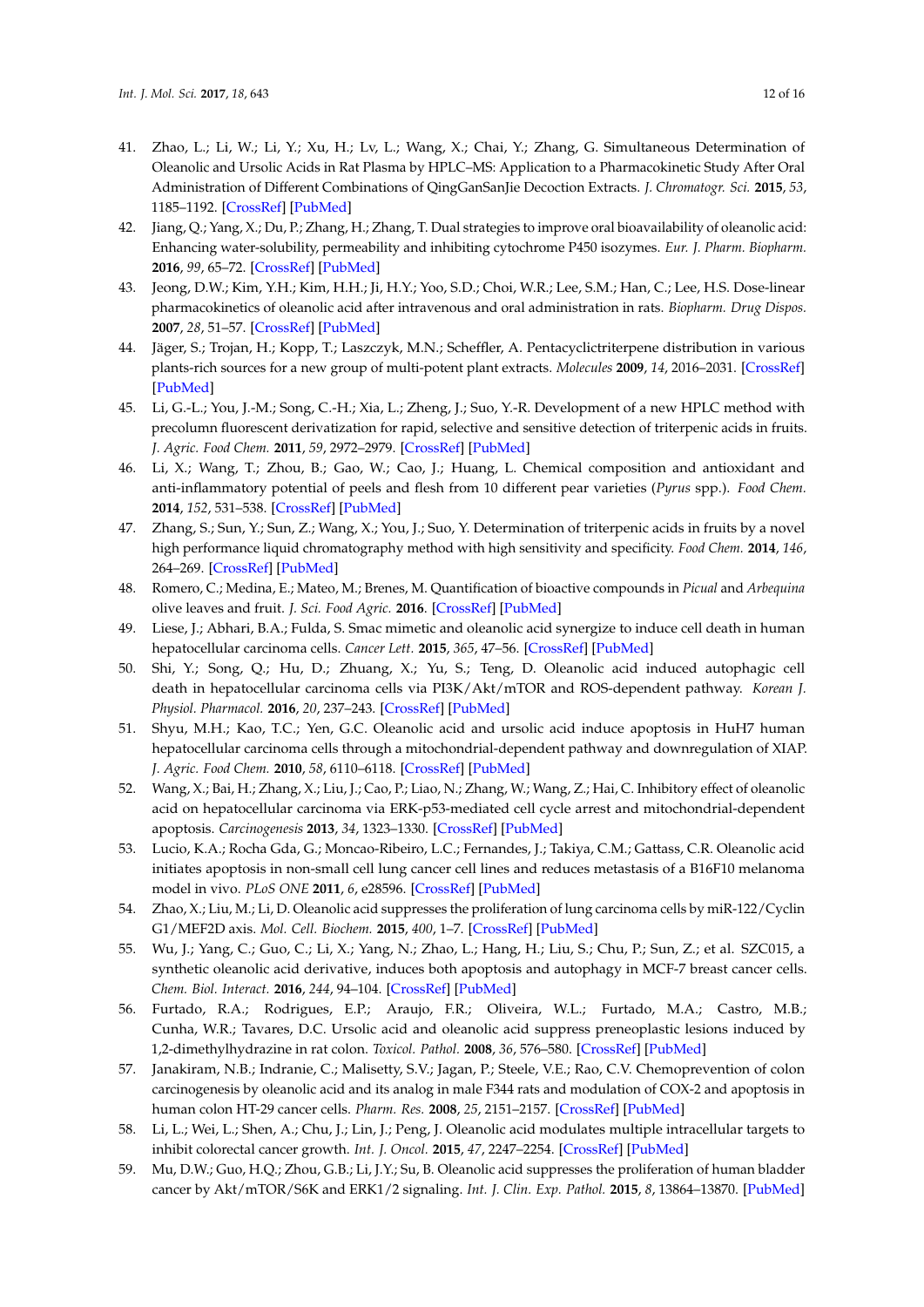- <span id="page-12-0"></span>60. Li, X.; Song, Y.; Zhang, P.; Zhu, H.; Chen, L.; Xiao, Y.; Xing, Y. Oleanolic acid inhibits cell survival and proliferation of prostate cancer cells in vitro and in vivo through the PI3K/Akt pathway. *Tumour Biol.* **2016**, *37*, 7599–7613. [\[CrossRef\]](http://dx.doi.org/10.1007/s13277-015-4655-9) [\[PubMed\]](http://www.ncbi.nlm.nih.gov/pubmed/26687646)
- <span id="page-12-1"></span>61. Wei, J.; Liu, H.; Liu, M.; Wu, N.; Zhao, J.; Xiao, L.; Han, L.; Chu, E.; Lin, X. Oleanolic acid potentiates the antitumor activity of 5-fluorouracil in pancreatic cancer cells. *Oncol. Rep.* **2012**, *28*, 1339–1345. [\[PubMed\]](http://www.ncbi.nlm.nih.gov/pubmed/22825128)
- <span id="page-12-2"></span>62. Wei, J.; Liu, M.; Liu, H.; Wang, H.; Wang, F.; Zhang, Y.; Han, L.; Lin, X. Oleanolic acid arrests cell cycle and induces apoptosis via ROS-mediated mitochondrial depolarization and lysosomal membrane permeabilization in human pancreatic cancer cells. *J. Appl. Toxicol.* **2013**, *33*, 756–765. [\[CrossRef\]](http://dx.doi.org/10.1002/jat.2725) [\[PubMed\]](http://www.ncbi.nlm.nih.gov/pubmed/22678527)
- <span id="page-12-3"></span>63. Gao, L.; Xu, Z.; Wang, Y.; Sun, B.; Song, Z.; Yang, B.; Liu, X.; Lin, Y.; Peng, J.; Han, G.; et al. Anticancer effect of SZC017, a novel derivative of oleanolic acid, on human gastric cancer cells. *Oncol. Rep.* **2016**, *35*, 1101–1108. [\[CrossRef\]](http://dx.doi.org/10.3892/or.2015.4447) [\[PubMed\]](http://www.ncbi.nlm.nih.gov/pubmed/26718492)
- <span id="page-12-4"></span>64. Li, H.F.; Wang, X.A.; Xiang, S.S.; Hu, Y.P.; Jiang, L.; Shu, Y.J.; Li, M.L.; Wu, X.S.; Zhang, F.; Ye, Y.Y.; et al. Oleanolic acid induces mitochondrial-dependent apoptosis and G0/G1 phase arrest in gallbladder cancer cells. *Drug Des. Dev. Ther.* **2015**, *9*, 3017–3030. [\[CrossRef\]](http://dx.doi.org/10.2147/DDDT.S84448) [\[PubMed\]](http://www.ncbi.nlm.nih.gov/pubmed/26109845)
- <span id="page-12-5"></span>65. Hua, Y.; Zhang, Z.; Li, J.; Li, Q.; Hu, S.; Li, J.; Sun, M.; Cai, Z. Oleanolic acid derivative Dex-OA has potent anti-tumor and anti-metastatic activity on osteosarcoma cells in vitro and in vivo. *Investig. New Drugs* **2011**, *29*, 258–265. [\[CrossRef\]](http://dx.doi.org/10.1007/s10637-009-9354-1) [\[PubMed\]](http://www.ncbi.nlm.nih.gov/pubmed/19943081)
- <span id="page-12-6"></span>66. Zhang, P.; Li, H.; Chen, D.; Ni, J.; Kang, Y.; Wang, S. Oleanolic acid induces apoptosis in human leukemia cells through caspase activation and poly(ADP-ribose) polymerase cleavage. *Acta Biochim. Biophys. Sin.* **2007**, *39*, 803–809. [\[CrossRef\]](http://dx.doi.org/10.1111/j.1745-7270.2007.00335.x) [\[PubMed\]](http://www.ncbi.nlm.nih.gov/pubmed/17928930)
- <span id="page-12-7"></span>67. Fujiwara, Y.; Komohara, Y.; Kudo, R.; Tsurushima, K.; Ohnishi, K.; Ikeda, T.; Takeya, M. Oleanolic acid inhibits macrophage differentiation into the M2 phenotype and glioblastoma cell proliferation by suppressing the activation of STAT3. *Oncol. Rep.* **2011**, *26*, 1533–1537. [\[PubMed\]](http://www.ncbi.nlm.nih.gov/pubmed/21922144)
- <span id="page-12-8"></span>68. Guo, G.; Yao, W.; Zhang, Q.; Bo, Y. Oleanolic acid suppresses migration and invasion of malignant glioma cells by inactivating MAPK/ERK signaling pathway. *PLoS ONE* **2013**, *8*, e72079.
- <span id="page-12-9"></span>69. Tokuda, H.; Ohigashi, H.; Koshimizu, K.; Ito, Y. Inhibitory effects of ursolic and oleanolic acid on skin tumor promotion by 12-*O*-tetradecanoylphorbol-13-acetate. *Cancer Lett.* **1986**, *33*, 279–285. [\[CrossRef\]](http://dx.doi.org/10.1016/0304-3835(86)90067-4)
- <span id="page-12-10"></span>70. Oguro, T.; Liu, J.; Klaassen, C.D.; Yoshida, T. Inhibitory effect of oleanolic acid on 12-*O*-tetradecanoylphorbol-13-acetate-induced gene expression in mouse skin. *Toxicol. Sci.* **1998**, *45*, 88–93. [\[CrossRef\]](http://dx.doi.org/10.1006/toxs.1998.2485) [\[PubMed\]](http://www.ncbi.nlm.nih.gov/pubmed/9848115)
- <span id="page-12-11"></span>71. Zhu, Y.Y.; Huang, H.Y.; Wu, Y.L. Anticancer and apoptotic activities of oleanolic acid are mediated through cell cycle arrest and disruption of mitochondrial membrane potential in HepG2 human hepatocellular carcinoma cells. *Mol. Med. Rep.* **2015**, *12*, 5012–5018. [\[PubMed\]](http://www.ncbi.nlm.nih.gov/pubmed/26151733)
- <span id="page-12-12"></span>72. Thomas, M.; Deiters, A. MicroRNA miR-122 as a therapeutic target for oligonucleotides and small molecules. *Curr. Med. Chem.* **2013**, *20*, 3629–3640. [\[CrossRef\]](http://dx.doi.org/10.2174/0929867311320290009) [\[PubMed\]](http://www.ncbi.nlm.nih.gov/pubmed/23745562)
- <span id="page-12-13"></span>73. Nie, H.; Wang, Y.; Qin, Y.; Gong, X.G. Oleanolic acid induces autophagic death in human gastric cancer cells in vitro and in vivo. *Cell Biol. Int.* **2016**, *40*, 770–778. [\[CrossRef\]](http://dx.doi.org/10.1002/cbin.10612) [\[PubMed\]](http://www.ncbi.nlm.nih.gov/pubmed/27079177)
- <span id="page-12-14"></span>74. Liu, J.; Zheng, L.; Wu, N.; Ma, L.; Zhong, J.; Liu, G.; Lin, X. Oleanolic acid induces metabolic adaptation in cancer cells by activating the AMP-activated protein kinase pathway. *J. Agric. Food. Chem.* **2014**, *62*, 5528–5537. [\[CrossRef\]](http://dx.doi.org/10.1021/jf500622p) [\[PubMed\]](http://www.ncbi.nlm.nih.gov/pubmed/24856665)
- <span id="page-12-15"></span>75. Liu, J.; Ma, L.; Chen, X.; Wang, J.; Yu, T.; Gong, Y.; Ma, A.; Zheng, L.; Liang, H. ERK inhibition sensitizes cancer cells to oleanolic acid-induced apoptosis through ERK/Nrf2/ROS pathway. *Tumour Biol.* **2016**, *37*, 8181–8187. [\[CrossRef\]](http://dx.doi.org/10.1007/s13277-015-4668-4) [\[PubMed\]](http://www.ncbi.nlm.nih.gov/pubmed/26715278)
- <span id="page-12-16"></span>76. Yoshimura, H.; Sugawara, K.; Saito, M.; Saito, S.; Murakami, S.; Miyata, N.; Kawashima, A.; Morimoto, S.; Gao, N.; Zhang, X.; et al. In vitro TGF-β1 antagonistic activity of ursolic and oleanolic acids isolated from *Clerodendranthus spicatus*. *Planta Med.* **2003**, *69*, 673–675. [\[PubMed\]](http://www.ncbi.nlm.nih.gov/pubmed/12898427)
- <span id="page-12-17"></span>77. Akhurst, R.J.; Hata, A. Targeting the TGF β signalling pathway in disease. *Nat. Rev. Drug Discov.* **2012**, *11*, 790–811. [\[CrossRef\]](http://dx.doi.org/10.1038/nrd3810) [\[PubMed\]](http://www.ncbi.nlm.nih.gov/pubmed/23000686)
- <span id="page-12-18"></span>78. Murakami, S.; Takashima, H.; Sato-Watanabe, M.; Chonan, S.; Yamamoto, K.; Saitoh, M.; Saito, S.; Yoshimura, H.; Sugawara, K.; Yang, J.; et al. Ursolic acid, an antagonist for transforming growth factor (TGF)-β1. *FEBS Lett.* **2004**, *566*, 55–59. [\[CrossRef\]](http://dx.doi.org/10.1016/j.febslet.2004.04.036) [\[PubMed\]](http://www.ncbi.nlm.nih.gov/pubmed/15147868)
- <span id="page-12-19"></span>79. Lagadec, P.; Griessinger, E.; Nawrot, M.P.; Fenouille, N.; Colosetti, P.; Imbert, V.; Mari, M.; Hofman, P.; Czerucka, D.; Rousseau, D.; et al. Pharmacological targeting of NF-κB potentiates the effect of the topoisomerase inhibitor CPT-11 on colon cancer cells. *Br. J. Cancer* **2008**, *98*, 335–344. [\[CrossRef\]](http://dx.doi.org/10.1038/sj.bjc.6604082) [\[PubMed\]](http://www.ncbi.nlm.nih.gov/pubmed/18182997)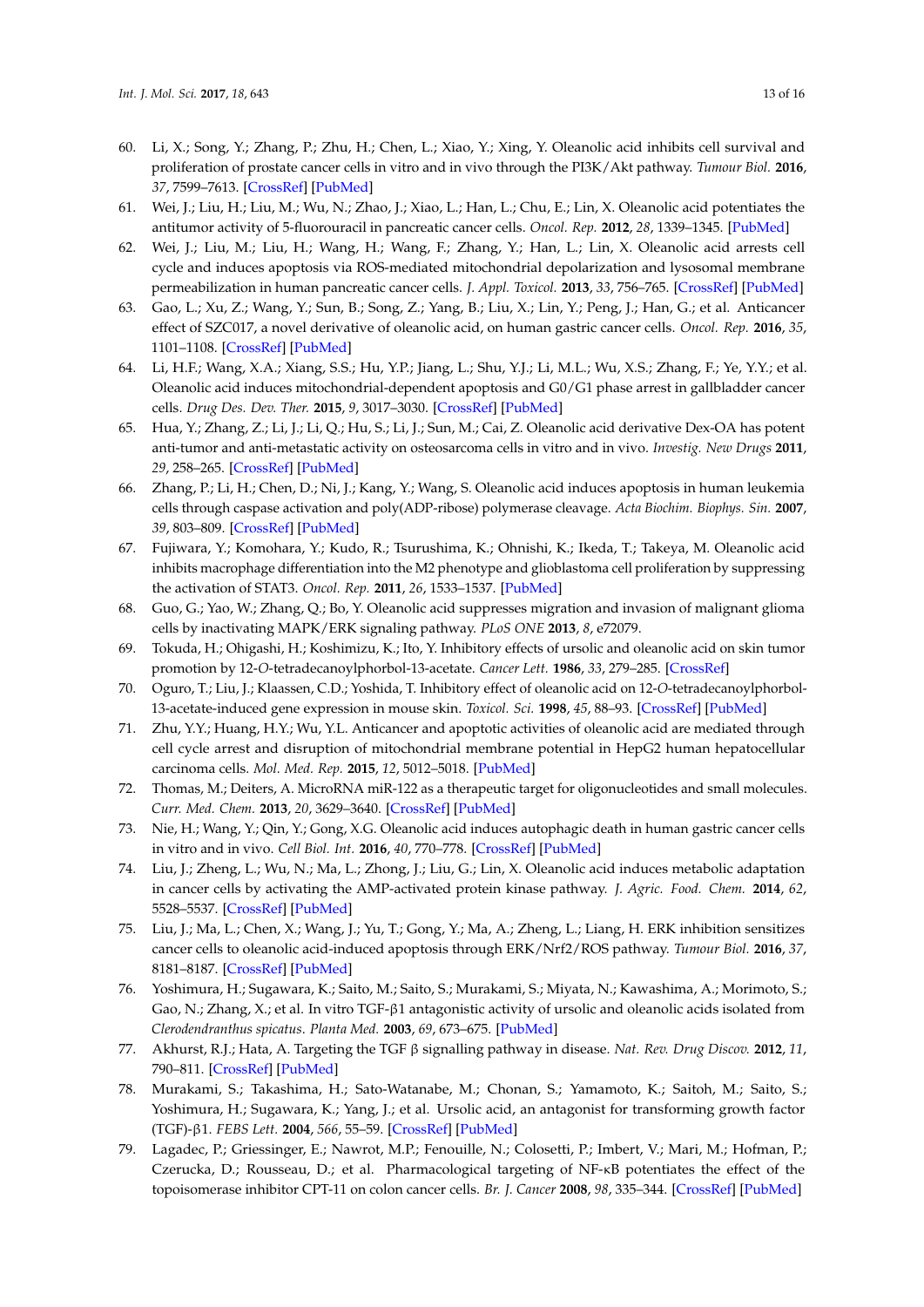- <span id="page-13-0"></span>80. Chung, T.W.; Choi, H.; Lee, J.M.; Ha, S.H.; Kwak, C.H.; Abekura, F.; Park, J.Y.; Chang, Y.C.; Ha, K.T.; Cho, S.H.; et al. *Oldenlandia diffusa* suppresses metastatic potential through inhibiting matrix metalloproteinase-9 and intercellular adhesion molecule-1 expression via p38 and ERK1/2 MAPK pathways and induces apoptosis in human breast cancer MCF-7 cells. *J. Ethnopharmacol.* **2017**, *195*, 309–317. [\[CrossRef\]](http://dx.doi.org/10.1016/j.jep.2016.11.036) [\[PubMed\]](http://www.ncbi.nlm.nih.gov/pubmed/27876502)
- 81. Willimott, S.; Barker, J.; Jones, L.A.; Opara, E.I. Apoptotic effect of *Oldenlandia diffusa* on the leukaemic cell line HL60 and human lymphocytes. *J. Ethnopharmacol.* **2007**, *114*, 290–299. [\[CrossRef\]](http://dx.doi.org/10.1016/j.jep.2007.08.030) [\[PubMed\]](http://www.ncbi.nlm.nih.gov/pubmed/17936528)
- <span id="page-13-1"></span>82. Sadava, D.; Ahn, J.; Zhan, M.; Pang, M.L.; Ding, J.; Kane, S.E. Effects of four Chinese herbal extracts on drug-sensitive and multidrug-resistant small-cell lung carcinoma cells. *Cancer Chemother. Pharmacol.* **2002**, *49*, 261–266. [\[CrossRef\]](http://dx.doi.org/10.1007/s00280-002-0427-5) [\[PubMed\]](http://www.ncbi.nlm.nih.gov/pubmed/11914903)
- <span id="page-13-2"></span>83. Wen, L.; Guo, R.; You, L.; Abbasi, A.M.; Li, T.; Fu, X.; Liu, R.H. Major triterpenoids in Chinese hawthorn "*Crataegus pinnatifida*" and their effects on cell proliferation and apoptosis induction in MDA-MB-231 cancer cells. *Food Chem. Toxicol.* **2017**, *100*, 149–160. [\[CrossRef\]](http://dx.doi.org/10.1016/j.fct.2016.12.032) [\[PubMed\]](http://www.ncbi.nlm.nih.gov/pubmed/28025124)
- <span id="page-13-3"></span>84. Mishra, T.; Arya, R.K.; Meena, S.; Joshi, P.; Pal, M.; Meena, B.; Upreti, D.K.; Rana, T.S.; Datta, D. Isolation, Characterization and Anticancer Potential of Cytotoxic Triterpenes from *Betula utilis* Bark. *PLoS ONE* **2016**, *11*, e0159430. [\[CrossRef\]](http://dx.doi.org/10.1371/journal.pone.0159430) [\[PubMed\]](http://www.ncbi.nlm.nih.gov/pubmed/27453990)
- <span id="page-13-4"></span>85. Konopleva, M.; Tsao, T.; Estrov, Z.; Lee, R.M.; Wang, R.Y.; Jackson, C.E.; McQueen, T.; Monaco, G.; Munsell, M. The synthetic triterpenoid 2-cyano-3,12-dioxooleana-1,9-dien-28-oic acid induces caspase-dependent and -independent apoptosis in acute myelogenous leukemia. *Cancer Res.* **2004**, *64*, 7927–7935. [\[CrossRef\]](http://dx.doi.org/10.1158/0008-5472.CAN-03-2402) [\[PubMed\]](http://www.ncbi.nlm.nih.gov/pubmed/15520199)
- <span id="page-13-5"></span>86. Chakravarti, B.; Maurya, R.; Siddiqui, J.A.; Bid, H.K.; Rajendran, S.M.; Yadav, P.P.; Konwar, R. In vitro anti-breast cancer activity of ethanolic extract of *Wrightia tomentosa*: Role of pro-apoptotic effects of oleanolic acid and urosolic acid. *J. Ethnopharmacol.* **2012**, *142*, 72–79. [\[CrossRef\]](http://dx.doi.org/10.1016/j.jep.2012.04.015) [\[PubMed\]](http://www.ncbi.nlm.nih.gov/pubmed/22855944)
- <span id="page-13-6"></span>87. Rui, L.X.; Shu, S.Y.; Jun, W.J.; Mo, C.Z.; Wu, S.Z.; Min, L.S.; Yuan, L.; Yong, P.J.; Cheng, S.Z.; Sheng, W.S.; et al. The dual induction of apoptosis and autophagy by SZC014, a synthetic oleanolic acid derivative, in gastric cancer cells via NF-κB pathway. *Tumour Biol.* **2016**, *37*, 5133–5144. [\[CrossRef\]](http://dx.doi.org/10.1007/s13277-015-4293-2) [\[PubMed\]](http://www.ncbi.nlm.nih.gov/pubmed/26547583)
- <span id="page-13-7"></span>88. Zou, W.; Liu, X.; Yue, P.; Zhou, Z.; Sporn, M.B.; Lotan, R.; Khuri, F.R.; Sun, S.Y. c-Jun NH<sub>2</sub>-terminal kinase-mediated up-regulation of death receptor 5 contributes to induction of apoptosis by the novel synthetic triterpenoid methyl-2-cyano-3,12-dioxooleana-1, 9-dien-28-oate in human lung cancer cells. *Cancer Res.* **2004**, *64*, 7570–7578. [\[CrossRef\]](http://dx.doi.org/10.1158/0008-5472.CAN-04-1238) [\[PubMed\]](http://www.ncbi.nlm.nih.gov/pubmed/15492284)
- <span id="page-13-8"></span>89. Lange, M.; Abhari, B.A.; Hinrichs, T.M.; Fulda, S.; Liese, J. Identification of a novel oxidative stress induced cell death by Sorafenib and oleanolic acid in human hepatocellular carcinoma cells. *Biochem. Pharmacol.* **2016**, *118*, 9–17. [\[CrossRef\]](http://dx.doi.org/10.1016/j.bcp.2016.08.011) [\[PubMed\]](http://www.ncbi.nlm.nih.gov/pubmed/27544320)
- <span id="page-13-9"></span>90. Liu, J.; Wu, N.; Ma, L.N.; Zhong, J.T.; Liu, G.; Zheng, L.H.; Lin, X.K. p38 MAPK signaling mediates mitochondrial apoptosis in cancer cells induced by oleanolic acid. *Asian Pac. J. Cancer Prev.* **2014**, *15*, 4519–4525. [\[CrossRef\]](http://dx.doi.org/10.7314/APJCP.2014.15.11.4519) [\[PubMed\]](http://www.ncbi.nlm.nih.gov/pubmed/24969879)
- <span id="page-13-10"></span>91. Amara, S.; Zheng, M.; Tiriveedhi, V. Oleanolic Acid Inhibits High Salt-Induced Exaggeration of Warburg-like Metabolism in Breast Cancer Cells. *Cell Biochem. Biophys.* **2016**, *74*, 427–434. [\[CrossRef\]](http://dx.doi.org/10.1007/s12013-016-0736-7) [\[PubMed\]](http://www.ncbi.nlm.nih.gov/pubmed/27236294)
- <span id="page-13-11"></span>92. Liu, J.; Wu, N.; Ma, L.; Liu, M.; Liu, G.; Zhang, Y.; Lin, X. Oleanolic acid suppresses aerobic glycolysis in cancer cells by switching pyruvate kinase type M isoforms. *PLoS ONE* **2014**, *9*, e91606. [\[CrossRef\]](http://dx.doi.org/10.1371/journal.pone.0091606) [\[PubMed\]](http://www.ncbi.nlm.nih.gov/pubmed/24626155)
- <span id="page-13-12"></span>93. Walczak, H.; Bouchon, A.; Stahl, H.; Krammer, P.H. Tumor necrosis factor-related apoptosis-inducing ligand retains its apoptosis-inducing capacity on Bcl-2-or Bcl-xL-overexpressing chemotherapy-resistant tumor cells. *Cancer Res.* **2000**, *60*, 3051–3057. [\[PubMed\]](http://www.ncbi.nlm.nih.gov/pubmed/10850456)
- 94. Pan, G.; Ni, J.; Wei, Y.F.; Yu, G.L.; Gentz, R.; Dixit, V.M. An antagonist decoy receptor and a death domain-containing receptor for TRAIL. *Science* **1997**, *277*, 815–818. [\[CrossRef\]](http://dx.doi.org/10.1126/science.277.5327.815) [\[PubMed\]](http://www.ncbi.nlm.nih.gov/pubmed/9242610)
- <span id="page-13-13"></span>95. Lemke, J.V.; Von Karstedt, S.; Zinngrebe, J.; Walczak, H. Getting TRAIL back on track for cancer therapy. *Cell Death Differ.* **2014**, *21*, 1350–1364. [\[CrossRef\]](http://dx.doi.org/10.1038/cdd.2014.81) [\[PubMed\]](http://www.ncbi.nlm.nih.gov/pubmed/24948009)
- <span id="page-13-14"></span>96. Koornstra, J.J.; Kleibeuker, J.H.; van Geelen, C.M.; Rijcken, F.E.; Hollema, H.; de Vries, E.G.; de Jong, S. Expression of TRAIL (TNF-related apoptosis-inducing ligand) and its receptors in normal colonic mucosa, adenomas, and carcinomas. *J. Pathol.* **2003**, *200*, 327–335. [\[CrossRef\]](http://dx.doi.org/10.1002/path.1364) [\[PubMed\]](http://www.ncbi.nlm.nih.gov/pubmed/12845629)
- <span id="page-13-15"></span>97. Twomey, J.D.; Kim, S.R.; Zhao, L.; Bozza, W.P.; Zhang, B. Spatial dynamics of TRAIL death receptors in cancer cells. *Drug Resist. Updat.* **2015**, *19*, 13–21. [\[CrossRef\]](http://dx.doi.org/10.1016/j.drup.2015.02.001) [\[PubMed\]](http://www.ncbi.nlm.nih.gov/pubmed/25840763)
- <span id="page-13-16"></span>98. Boatright, K.M.; Salvesen, G.S. Mechanisms of caspase activation. *Curr. Opin. Cell Biol.* **2003**, *15*, 725–731. [\[CrossRef\]](http://dx.doi.org/10.1016/j.ceb.2003.10.009) [\[PubMed\]](http://www.ncbi.nlm.nih.gov/pubmed/14644197)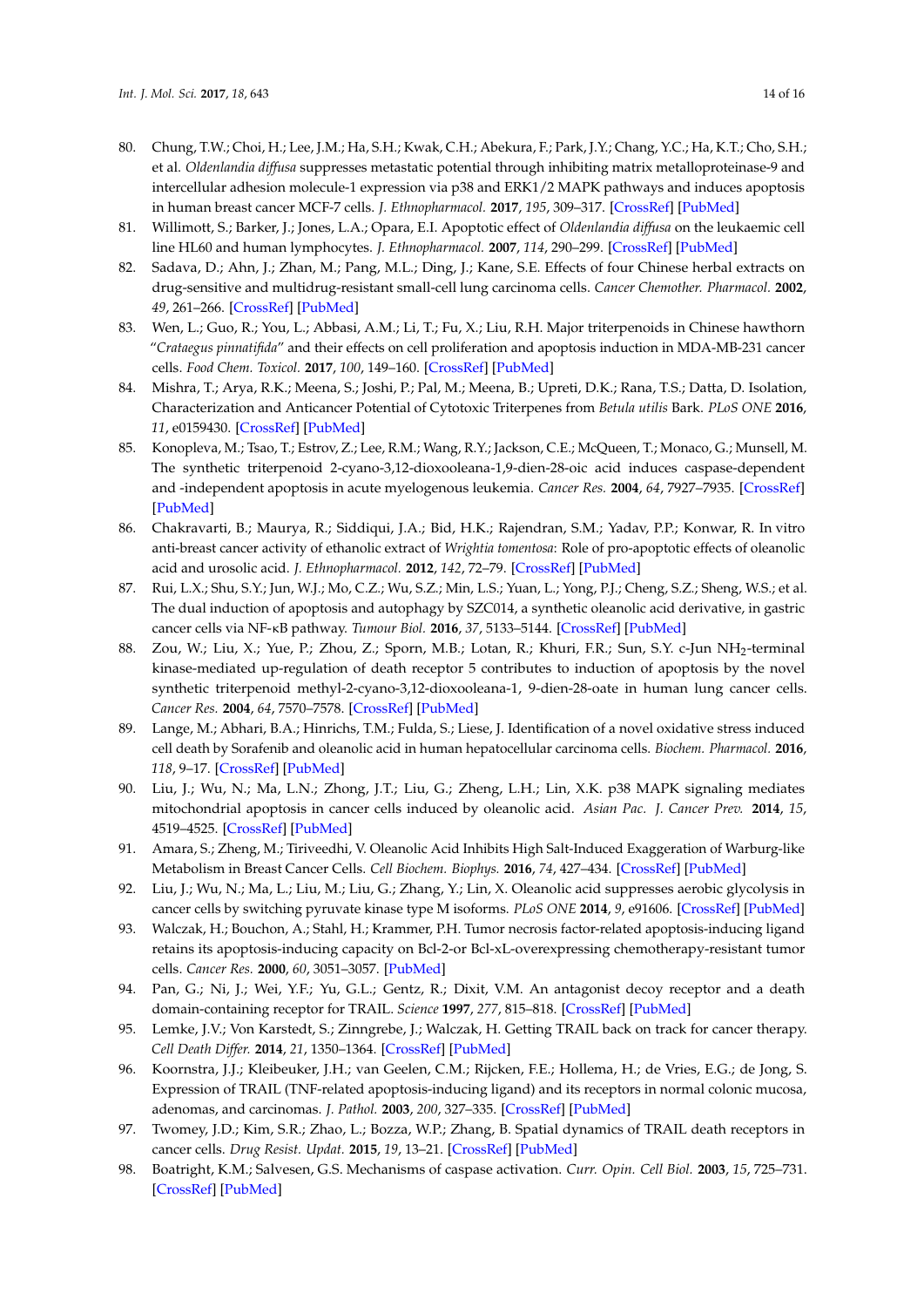- <span id="page-14-0"></span>99. Salvesen, G.S.; Dixit, V.M. Caspases: Intracellular signaling by proteolysis. *Cell* **1997**, *91*, 443–446. [\[CrossRef\]](http://dx.doi.org/10.1016/S0092-8674(00)80430-4)
- <span id="page-14-1"></span>100. Kominami, K.; Nakabayashi, J.; Nagai, T.; Tsujimura, Y.; Chiba, K.; Kimura, H.; Miyawaki, A.; Sawasaki, T.; Yokota, H.; Manabe, N.; et al. The molecular mechanism of apoptosis upon caspase-8 activation: Quantitative experimental validation of a mathematical model. *Biochim. Biophys. Acta (BBA) Mol. Cell Res.* **2012**, *1823*, 1825–1840. [\[CrossRef\]](http://dx.doi.org/10.1016/j.bbamcr.2012.07.003) [\[PubMed\]](http://www.ncbi.nlm.nih.gov/pubmed/22801217)
- <span id="page-14-2"></span>101. Kantari, C.; Walczak, H. Caspase-8 and bid: Caught in the act between death receptors and mitochondria. *Biochim. Biophys. Acta (BBA) Mol. Cell Res.* **2011**, *1813*, 558–563. [\[CrossRef\]](http://dx.doi.org/10.1016/j.bbamcr.2011.01.026) [\[PubMed\]](http://www.ncbi.nlm.nih.gov/pubmed/21295084)
- <span id="page-14-3"></span>102. Jiang, X.; Wang, X. Cytochrome c promotes caspase-9 activation by inducing nucleotide binding to Apaf-1. *J. Biol. Chem.* **2000**, *275*, 31199–31203. [\[CrossRef\]](http://dx.doi.org/10.1074/jbc.C000405200) [\[PubMed\]](http://www.ncbi.nlm.nih.gov/pubmed/10940292)
- <span id="page-14-4"></span>103. Jelínek, M.; Balušíková, K.; Schmiedlová, M.; Němcová-Fürstová, V.; Šrámek, J.; Stančíková, J.; Zanardi, I.; Ojima, I.; Kovář, J. The role of individual caspases in cell death induction by taxanes in breast cancer cells. *Cancer Cell Int.* **2015**, *15*, 8. [\[CrossRef\]](http://dx.doi.org/10.1186/s12935-015-0155-7) [\[PubMed\]](http://www.ncbi.nlm.nih.gov/pubmed/25685064)
- <span id="page-14-5"></span>104. Yoo, K.H.; Park, J.H.; Cui, E.J.; Kim, K.I.; Kim, J.Y.; Kim, J.; Hong, S.G.; Baek, N.I.; Chung, I.S. 3-*O*-acetyloleanolic acid induces apoptosis in human colon carcinoma HCT-116 cells. *Phytother. Res.* **2012**, *26*, 1541–1546. [\[PubMed\]](http://www.ncbi.nlm.nih.gov/pubmed/22359244)
- <span id="page-14-6"></span>105. Ravanan, P.; Sano, R.; Talwar, P.; Ogasawara, S.; Matsuzawa, S.; Cuddy, M.; Singh, S.K.; Rao, G.S.; Kondaiah, P.; Reed, J.C. Synthetic triterpenoidcyanoenone of methyl boswellate activates intrinsic, extrinsic, and endoplasmic reticulum stress cell death pathways in tumor cell lines. *Mol. Cancer Ther.* **2011**, *10*, 1635–1643. [\[CrossRef\]](http://dx.doi.org/10.1158/1535-7163.MCT-10-0887) [\[PubMed\]](http://www.ncbi.nlm.nih.gov/pubmed/21746806)
- <span id="page-14-7"></span>106. Zou, W.; Yue, P.; Khuri, F.R.; Sun, S.Y. Coupling of endoplasmic reticulum stress to CDDO-Me-induced up-regulation of death receptor 5 via a CHOP-dependent mechanism involving JNK activation. *Cancer Res.* **2008**, *68*, 7484–7492. [\[CrossRef\]](http://dx.doi.org/10.1158/0008-5472.CAN-08-1318) [\[PubMed\]](http://www.ncbi.nlm.nih.gov/pubmed/18794136)
- <span id="page-14-8"></span>107. Riccioni, R.; Senese, M.; Diverio, D.; Riti, V.; Mariani, G.; Boe, A.; LoCoco, F.; Foà, R.; Peschle, C.; Sporn, M.; et al. Resistance of acute myeloid leukemic cells to the triterpenoid CDDO-Imidazolide is associated with low caspase-8 and FADD levels. *Leuk. Res.* **2008**, *32*, 1244–1258. [\[CrossRef\]](http://dx.doi.org/10.1016/j.leukres.2007.12.008) [\[PubMed\]](http://www.ncbi.nlm.nih.gov/pubmed/18304628)
- <span id="page-14-9"></span>108. Li, L.; Lin, J.; Sun, G.; Wei, L.; Shen, A.; Zhang, M.; Peng, J. Oleanolic acid inhibits colorectal cancer angiogenesis in vivo and in vitro via suppression of STAT3 and Hedgehog pathways. *Mol. Med. Rep.* **2016**, *13*, 5276–5282. [\[CrossRef\]](http://dx.doi.org/10.3892/mmr.2016.5171) [\[PubMed\]](http://www.ncbi.nlm.nih.gov/pubmed/27108756)
- <span id="page-14-10"></span>109. Elsayed, H.E.; Akl, M.R.; Ebrahim, H.Y.; Sallam, A.A.; Haggag, E.G.; Kamal, A.M.; El Sayed, K.A. Discovery, optimization, and pharmacophore modeling of oleanolic acid and analogues as breast cancer cell migration and invasion inhibitors through targeting BRK/Paxillin/Rac1 axis. *Chem. Biol. Drug Des.* **2015**, *85*, 231–243. [\[CrossRef\]](http://dx.doi.org/10.1111/cbdd.12380) [\[PubMed\]](http://www.ncbi.nlm.nih.gov/pubmed/24954090)
- <span id="page-14-11"></span>110. Shan, J.Z.; Xuan, Y.Y.; Ruan, S.Q.; Sun, M. Proliferation-inhibiting and apoptosis-inducing effects of ursolic acid and oleanolic acid on multi-drug resistance cancer cells in vitro. *Chin. J. Integr. Med.* **2011**, *17*, 607–611. [\[CrossRef\]](http://dx.doi.org/10.1007/s11655-011-0815-y) [\[PubMed\]](http://www.ncbi.nlm.nih.gov/pubmed/21826595)
- <span id="page-14-12"></span>111. Braga, F.; Ayres-Saraiva, D.; Gattass, C.R.; Capella, M.A. Oleanolic acid inhibits the activity of the multidrug resistance protein ABCC1 (MRP1) but not of the ABCB1 (P-glycoprotein): Possible use in cancer chemotherapy. *Cancer Lett.* **2007**, *248*, 147–152. [\[CrossRef\]](http://dx.doi.org/10.1016/j.canlet.2006.06.008) [\[PubMed\]](http://www.ncbi.nlm.nih.gov/pubmed/16889888)
- <span id="page-14-13"></span>112. Fernandes, J.; Castilho, R.O.; da Costa, M.R.; Wagner-Souza, K.; Coelho Kaplan, M.A.; Gattass, C.R. Pentacyclictriterpenes from Chrysobalanaceae species: Cytotoxicity on multidrug resistant and sensitive leukemia cell lines. *Cancer Lett.* **2003**, *190*, 165–169. [\[CrossRef\]](http://dx.doi.org/10.1016/S0304-3835(02)00593-1)
- <span id="page-14-14"></span>113. Wang, J.; Yu, M.; Xiao, L.; Xu, S.; Yi, Q.; Jin, W. Radiosensitizing effect of oleanolic acid on tumor cells through the inhibition of GSH synthesis in vitro. *Oncol. Rep.* **2013**, *30*, 917–924. [\[PubMed\]](http://www.ncbi.nlm.nih.gov/pubmed/23727952)
- <span id="page-14-15"></span>114. Bednarczyk-Cwynar, B.; Ruszkowski, P.; Bobkiewicz-Kozlowska, T.; Zaprutko, L. Oleanolic Acid A-lactams Inhibit the Growth of HeLa, KB, MCF-7 and Hep-G2 Cancer Cell Lines at Micromolar Concentrations. *Anticancer Agents Med. Chem.* **2016**, *16*, 579–592. [\[CrossRef\]](http://dx.doi.org/10.2174/1871520615666150907095756) [\[PubMed\]](http://www.ncbi.nlm.nih.gov/pubmed/26343139)
- <span id="page-14-16"></span>115. Sommerwerk, S.; Heller, L.; Kuhfs, J.; Csuk, R. Urea derivates of ursolic, oleanolic and maslinic acid induce apoptosis and are selective cytotoxic for several human tumor cell lines. *Eur. J. Med. Chem.* **2016**, *119*, 1–16. [\[CrossRef\]](http://dx.doi.org/10.1016/j.ejmech.2016.04.051) [\[PubMed\]](http://www.ncbi.nlm.nih.gov/pubmed/27149037)
- <span id="page-14-17"></span>116. Ren, Y.; Liu, Y.; Yang, Z.; Niu, R.; Gao, K.; Yang, B.; Liao, X.; Zhang, J. Solid inclusion complexes of oleanolic acid with amino-appended β-cyclodextrins (ACDs): Preparation, characterization, water solubility and anticancer activity. *Mater. Sci. Eng. C Mater. Biol. Appl.* **2016**, *69*, 68–76. [\[CrossRef\]](http://dx.doi.org/10.1016/j.msec.2016.05.022) [\[PubMed\]](http://www.ncbi.nlm.nih.gov/pubmed/27612690)